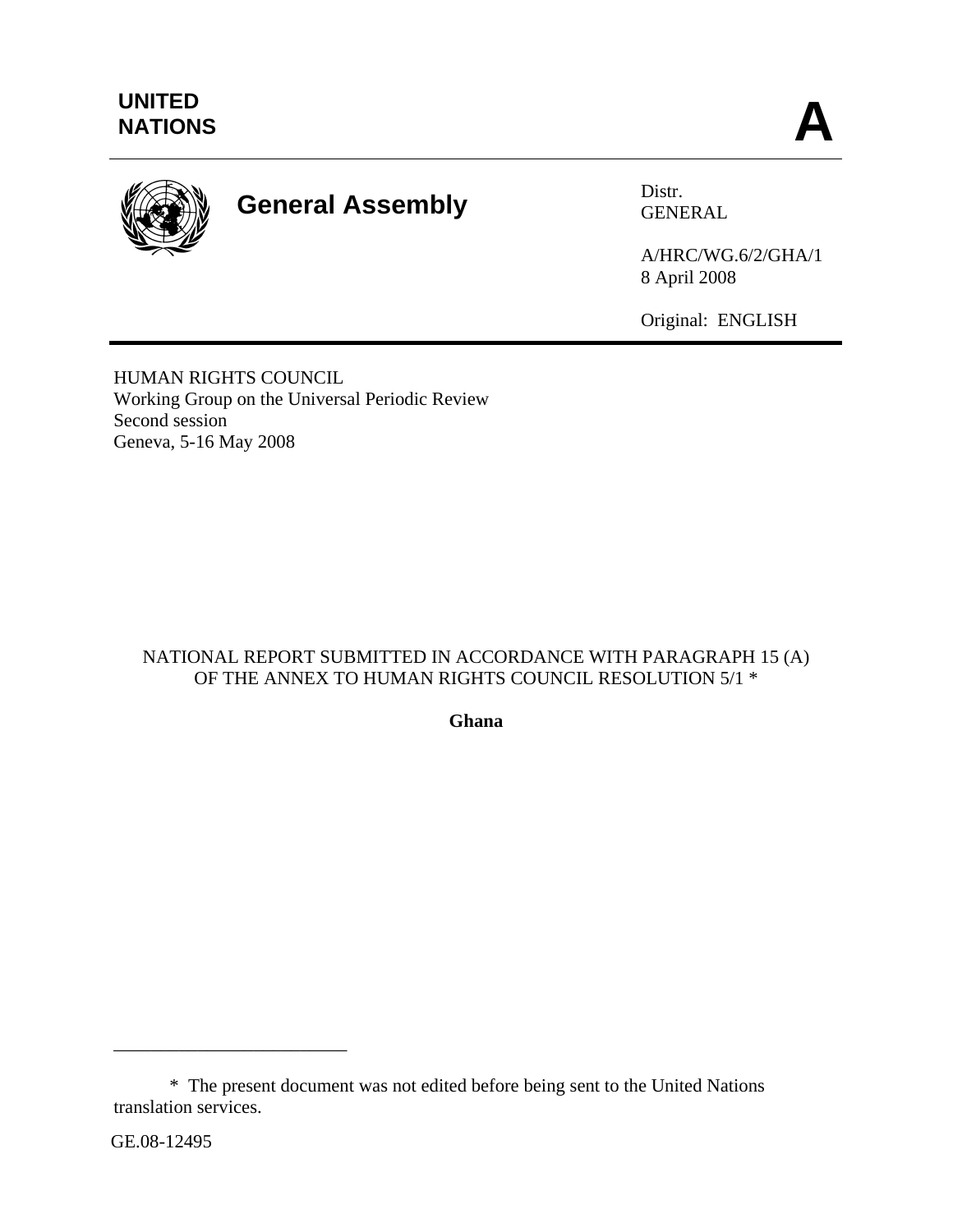# **I. METHODOLOGY**

1. The Ghana national report for this review was prepared in line with the guidance provided in the Element for a Roadmap based on Resolution  $5/1$  made on June,  $18<sup>th</sup>$  2007, by the Human Rights Council and on the general guidelines for the preparation of information under the Universal Periodic Review contained in document A/HRC/6/L.24. The national report covers the entire geographical area of Ghana.

#### **II. CONSULTATIVE PROCESS**

2. In drafting the report, Ministries, Departments, and Agencies of Government, which deal directly or indirectly with human rights, were actively involved in the consultative process. Independent professional associations and bodies, as well as independent human rights institutions where also consulted. These institutions and bodies include, National African Peer Review Mechanism Governing Council, the Ghana Bar Association (GBA), the Ghana Journalist Association (GJA), and the Commission on Human Rights and Administrative Justice (CHRAJ). The consultative process also involved several civil society organizations such as, Ark Foundation, Commonwealth Human Rights Initiative and Amnesty International. The Report was drafted following the guidelines and was based on information collated during the entire consultative process.

# **III. COUNTRY BACKGROUND**

3. Ghana is a country with a population of approximately twenty-one million people. The population comprises 51 per cent female and 49 per cent male. Ghana is geographically located on the West Coast of Africa along the Gulf of Guinea. La Cote d'Ivoire is on the west, the Republic of Togo on the East and Burkina Faso is to the North.

#### **IV. POLITICAL SYSTEM**

4. Ghana attained independence from the United Kingdom in the year 1957. Ghana has experienced a number of military interventions. However, Ghana can now be described as an oasis of peace and tranquillity in the sub-region. Since her return to democratic rule in 1992, Ghana has moved increasingly towards consolidating and strengthening liberal democratic principles, structures and processes. Ghana has had three successful post-transition competitive multi-party elections. The result has been the democratic and orderly transfer of power from one party to another and from one President to another.

5. For administrative purposes, the country is divided into ten administrative regions. These are the Greater Accra, Eastern, Brong Ahafo, Western, Ashanti, Volta, Northern, Upper West and Upper East Regions. Ghana also has a system of local government and administration and is actively pursuing a policy of decentralisation. For purposes of local government Ghana is divided into 169 districts, municipal and metropolitan assemblies.

6. There are 230 Members of Parliament who are elected by direct popular vote to serve four year terms. Parliamentary elections are conducted simultaneously with Presidential elections.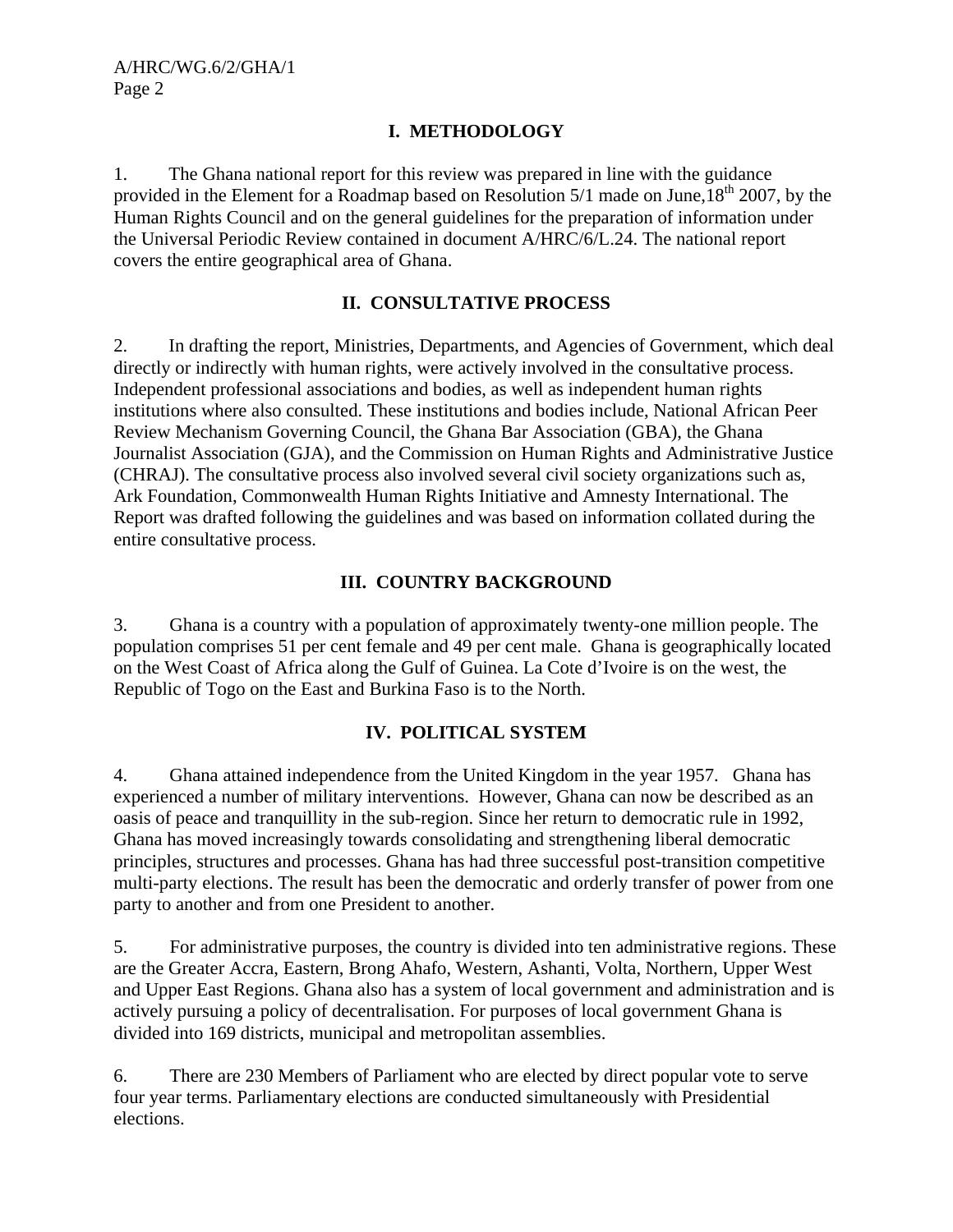# **V. THE STATE OF THE ECONOMY**

7. Ghana is endowed with natural resources including extensive agricultural land, considerable forest, fresh water resources and mineral deposits such as gold, diamonds, manganese, bauxite, and recently petrol carbons. The Ghanaian economy depends primarily on agricultural production, mineral exports, forestry and fishing with services showing remarkable growth in recent years. Agriculture provides employment for approximately two-thirds of the population and accounts for about 35 per cent of the country's gross domestic product (GDP). There is an annual population growth of about 2.7 per cent and a GDP growth rate of 6.5 per cent. Ghana aspires to be a middle income country by the year 2015.

#### **VI. THE LEGAL SYSTEM**

8. The legal system of Ghana is influenced by the basic tenets of the Anglo - Saxon system and Ghana is a common law country. The laws of Ghana as provided in Article 11 of the 1992 Constitution comprise of:

(a) the Constitution;

 (b) enactments made by or under the authority of Parliament established by the Constitution;

 (c) any Orders, Rules and Regulations made by any person or authority under a power or authority conferred by the Constitution;

- (d) the existing law; and
- (e) the common law

The common law of Ghana comprises the rules of law generally known as the common law, the rules generally known as the doctrines of equity and the rules of customary law including those determined by the Superior Court of Judicature.

# **VII. PROMOTION AND PROTECTION OF FUNDAMENTAL HUMAN RIGHTS AND FREEDOMS**

#### **A. The Constitution**

9. The 1992 Constitution is the supreme law of the land and all other laws which are found to be inconsistent with the provisions of the Constitution are to the extent of that inconsistency void. The Constitution recognises that the protection and preservation of fundamental human rights and freedoms is necessary for the unity and stability of Ghana. Thus there are several provisions in the Constitution relevant to the promotion and protection of fundamental human rights.

10. The basic guarantees for human rights are entrenched in Chapter 5 of the Constitution, which sets out the fundamental human rights and freedoms of all persons in Ghana. Article 12 of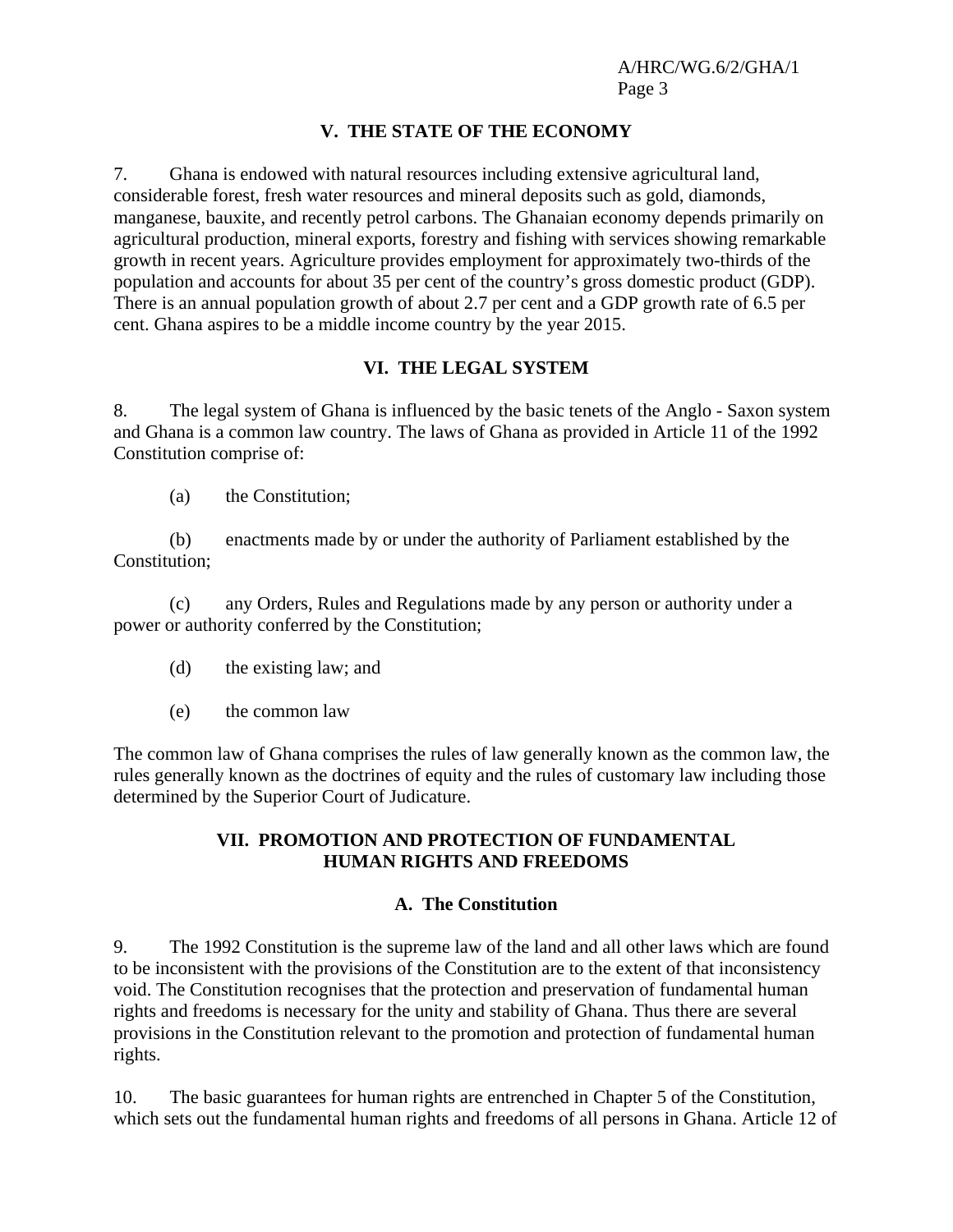the Constitution provides that the fundamental human rights and freedoms shall be respected and upheld by the Executive, Legislature and Judiciary and all other organs of Government and its agencies where applicable to them, by all natural and legal persons in Ghana and shall be enforceable by the Courts as provided for in the Constitution. Every person in Ghana whatever his race, place of origin, political opinion, colour, religion, creed or gender shall be entitled to the fundamental human rights and freedoms of the individual as contained in Chapter 5 but subject to the respect for the rights and freedoms of others and for the public interest.

11. The Constitution provides in Chapter 5 for: protection of fundamental human rights and freedoms; protection of the right to life; protection of personal liberty; respect for human dignity; protection from slavery and forced labour; equality and freedom from discrimination; protection of privacy of home and other property; fair trial; protection from deprivation of property; property rights of spouses; general fundamental freedoms; administrative justice; economic rights; educational rights; cultural rights and practices; women's rights; children's rights; rights of disabled persons; rights of the sick; emergency powers; persons detained under emergency law; and, protection of rights by courts.

12. Article 33(5) of the Constitution provides that the rights, duties, declarations and guarantees relating to fundamental human rights and freedoms specifically mentioned in the Constitution ( as set out above) shall not be regarded as excluding others not specifically mentioned which are considered to be inherent in a democracy and intended to secure the freedom and dignity of man. Article 33 (1) also gives a person who alleges that his or her fundamental human rights or freedoms have been infringed or are likely to be infringed the right to seek redress in the High Court.

13. In addition to Chapter 5 there are other provisions that confer rights on the individual. These include the right to vote under Article 42, freedom and independence of the media under Article 162 and the establishment of a Commission on Human Rights and Administrative Justice in Article 216. Administrative Justice is provided for in Article 296 on the exercise of discretionary power.

# **B. Legislation**

# **1. Relevant legislation**

14. It is important to note that the whilst the 1992 Constitution provides the broad legal framework for the protection of fundamental human rights and freedoms, there are other laws specifically aimed at protecting fundamental human rights and freedoms of persons. This broad framework manifests in several laws that have been enacted to protect the fundamental human rights and freedoms of individuals and in particular women, children and the vulnerable. Relevant legislation in this regard is as follows:

15. The 1992 Constitution; the Children's Act, 1998 (Act 560) – protection of the rights of the child; Criminal Offences (Amendment) Act, 1998 (Act 554) – protection of the child from sexual offences, abduction and abandonment; Domestic Violence Act, 2007 (Act 732) – protection of individuals against violence in domestic settings; Persons with Disability Act, 2006 (Act 715) – protects the rights of the disabled; Intestate Succession Act, 1989 (PNDC 111) –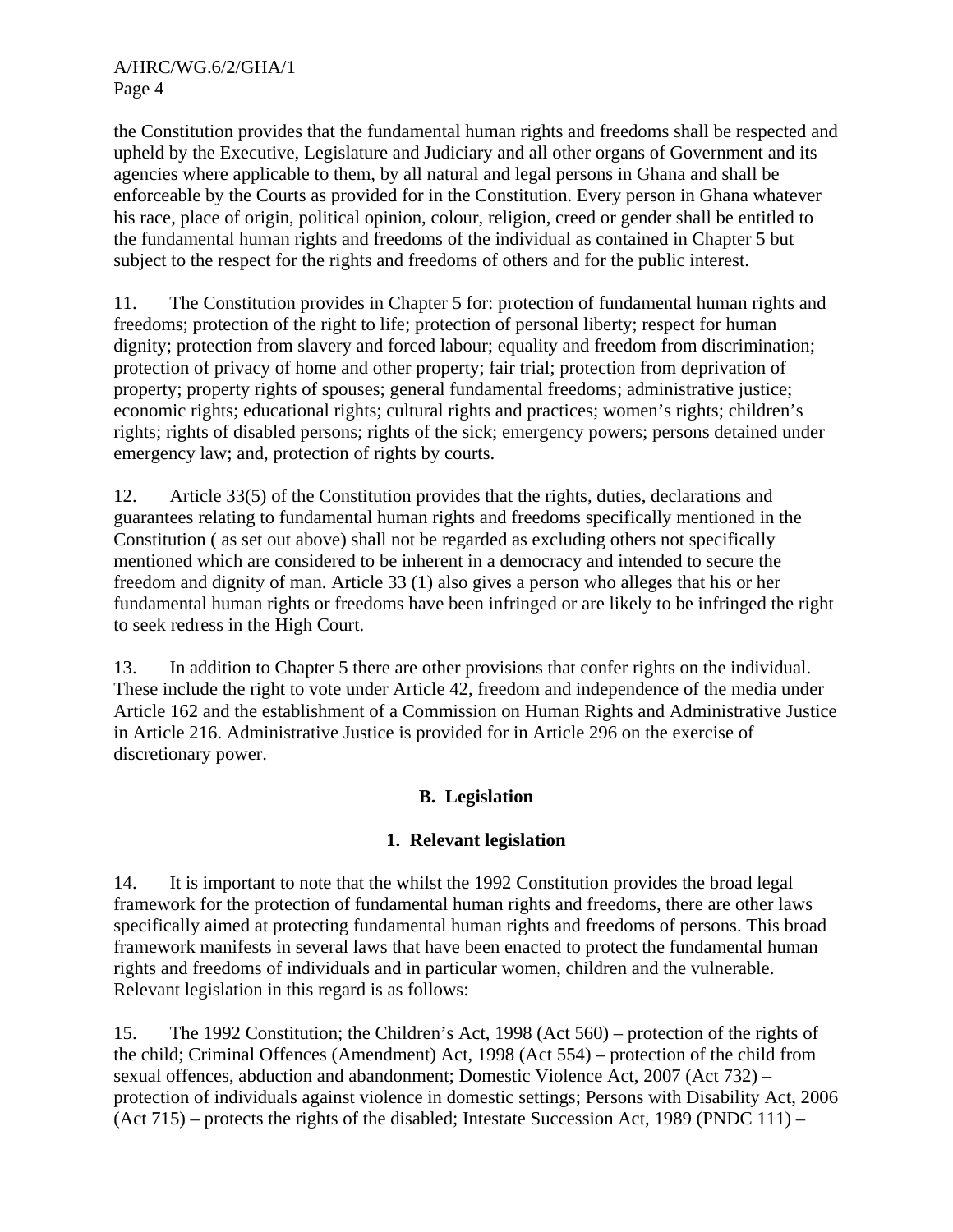protection of property rights; Human Trafficking Act, 2005 (Act 694) – protection of personal liberty; Refugee Act, 1992 (PNDCL 305D) – protects the rights of refugees; Legal Aid Scheme Act, 1997 (Act 542) – provision of legal aid; Commission on Human Rights and Administrative Justice Act, 1993 (Act 456) – promotion and protection of fundamental human rights and freedoms; Citizenship Act, 2000 (Act 591) – the right to nationality; Criminal Offences Act, 1960 (Act 29) – repealed provisions on criminal libel and seditious libel – promotes freedom of the press and expression; Criminal Code (Amendment) Act, 2007 (Act 741) – protection of women and children's rights; National Health Insurance Act, (Act 650) – protection of the rights of the sick; Juvenile Justice Act, 2003 (Act 653) - Protection of the rights of the child who has breached the law; Representation of the People's (Amendment) Act 2006 (Act 699) – protection of political rights; National Identification Authority Act, 2006 (Act 707) – protection of the right to privacy of data; National Commission on Small Arms and Light Weapons Act, 2007 (Act 736) – protection of the right to life; Labour Act, 2003 (Act 651) – protection of economic rights and the rights of women; Habeas Corpus Act, 1964 (Act 244) – protection of the right to liberty; Transfer of Convicted Persons Act, 2007 (Act 743) – protection of the rights of convicted persons

#### **2. Proposed legislation**

16. Ghana has proposed the following laws in order to entrench the promotion and protection of fundamental human rights and freedoms. These laws are at various stages of enactment. Intestate Succession Bill – improves protection of the right to property – Cabinet has given policy approval; Property Rights of Spouses – protection of property rights of spouses on separation and divorce - Cabinet has given approval; Geneva Conventions Bill – protection of the right to life of persons who are sick, wounded, shipwrecked and imprisoned (humanitarian law) – before Parliament; International Criminal Court Bill – protection of the right to life – Cabinet has given policy approval; Mental Health Bill – protection of people with mental disorder – under consideration; Alternative Dispute Resolution - improves access to justice – before Parliament.

# **C. Treaties**

17. Conscious of the fact that Ghana is a signatory to the Charter of the United Nations and the Universal Declaration of Human Rights and bearing in mind the need to strictly adhere to these principles, Ghana has further demonstrated her commitment to upholding human rights by signing and ratifying some international human rights conventions, protocols and treaties. Parliament has ratified the following.

International Bill of Human Rights

- International Covenant on Economic, Social and Cultural Rights–Signed and ratified on 7 September 2000
- International Covenant on Civil and Political Rights–Signed and ratified on 7 September 2000
- Optional Protocol to the International Convention on Civil and Political Rights–Signed and ratified on 7 September 2000
- Second Optional Protocol to the International Convention on Civil and Political Rights, aimed at the abolition of the death penalty–Signed and ratified on 7 September 2000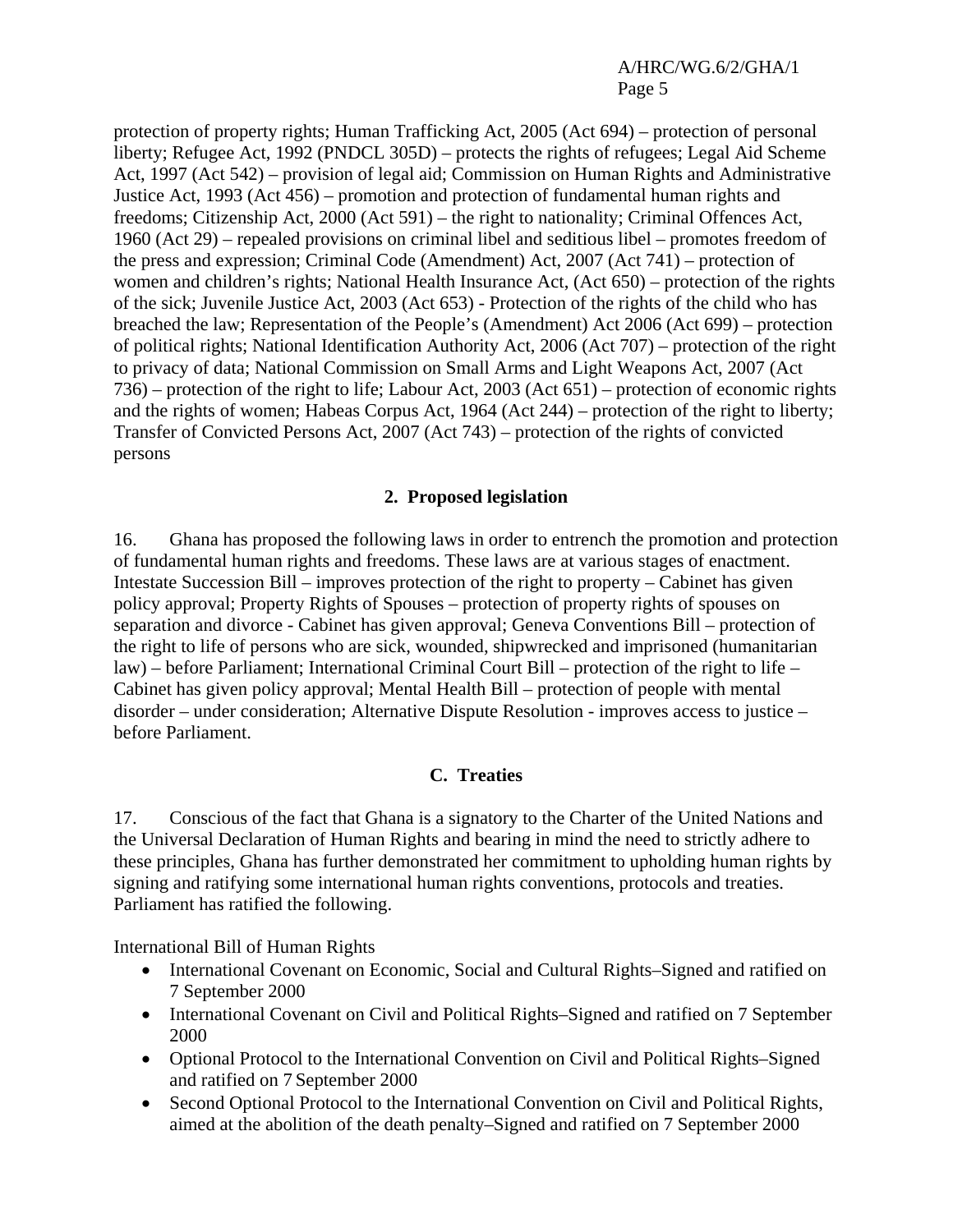Prevention of Discrimination on the basis of Race, Religion, or Belief; and Protection of **Minorities** 

• International Convention on the Elimination of All Forms of Racial Discrimination-Signed and ratified on 8 September 1966

Women's Human Rights

- Convention on the Elimination of All Forms of Discrimination against Women-Signed and ratified on 17 July 1980 and 2 January 1986 respectively
- Optional Protocol to the Convention on the Elimination of Discrimination against Women-Signed on 24 February 2000

Slavery and Slavery-Like Practices

• Convention for the Suppression of the Traffic in Persons and of the Exploitation of the Prostitution of Others-Signed on 24 September 2003

Protection from Torture, Ill-Treatment and Disappearance

• Convention against Torture and Other Cruel, Inhuman or Degrading Treatment or Punishment–Signed and ratified on 7 September 2000

Rights of the Child

- Convention on the Rights of the Child-Signed and ratified on 29 January 1990 and  $5<sup>th</sup>$ February 1990 respectively
- Optional Protocol to the Convention on the Rights of the Child on the involvement of children in armed conflicts-Signed on 23 September 2003
- Convention concerning the Prohibition and Immediate Action for the Elimination of the Worst Forms of Child Labour – Ratified on 13 June 2000

Freedom of Association

- Freedom of Association and Protection of the Right to Organize Convention Ratified on 2 June 1965
- Right to Organize and Collective Bargaining Convention Ratified on 2 July 1959

Employment and Forced Labour

- Convention concerning Forced or Compulsory Labour Ratified on 20 May 1957
- Equal Remuneration Convention Ratified on 14 March 1968
- Abolition of Forced Labour Convention Ratified on 15 December 1958
- Discrimination (Employment and Occupation) Convention Ratified on 4 April 1961
- Convention on the Protection of the Rights of All Migrant Workers and Members of Their Families – Signed and Ratified on 7 September 2000

Refugees and Asylum

- Convention relating to the Status of Refugees Date of Accession:18 March 1963
- Protocol relating to the Status of Refugees Date of Accession: 30 October 1968

Nationality, Statelessness, and the Rights of Aliens

• Convention on the Reduction of Statelessness - Date of Accession: 7 September 2000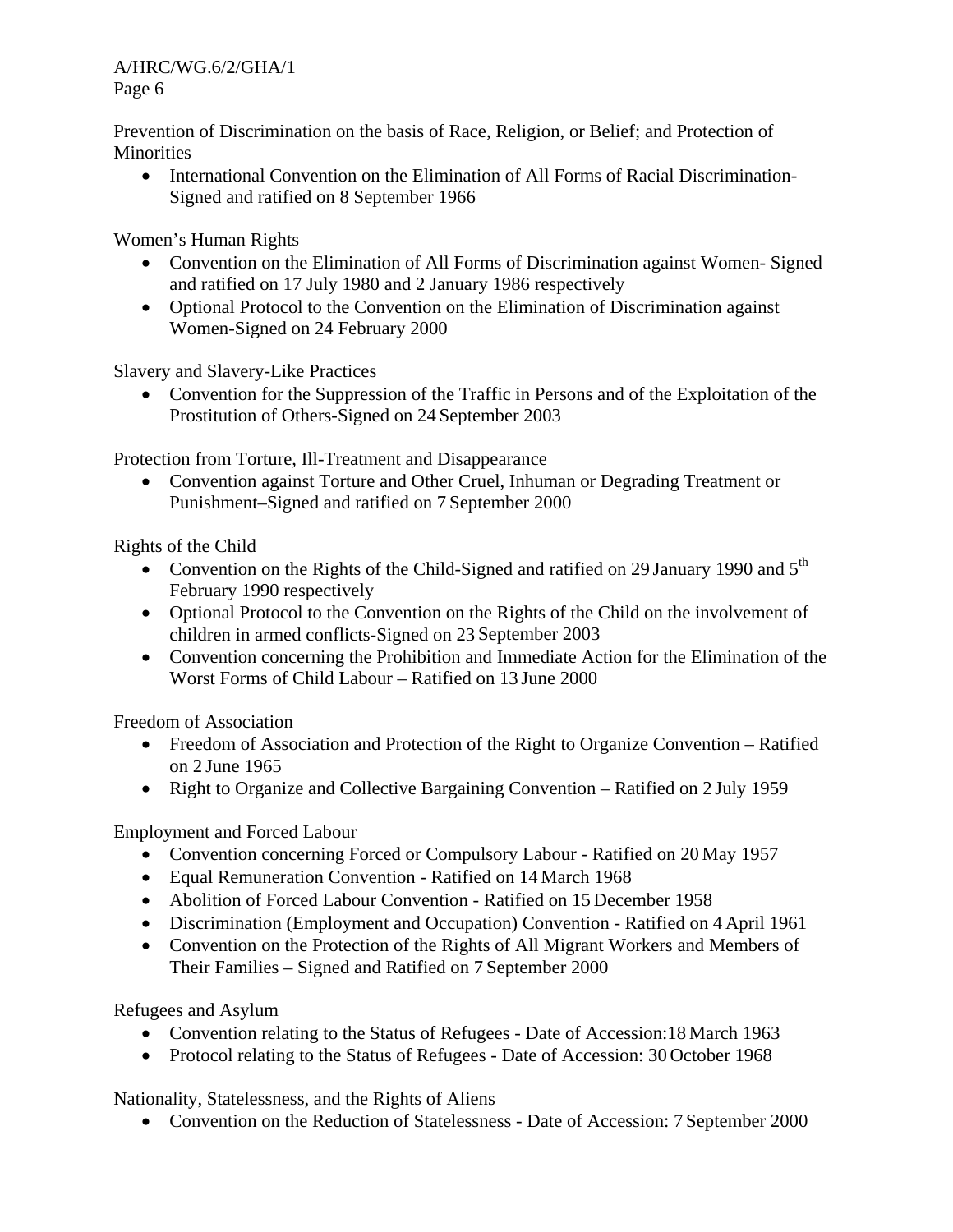War Crimes and Crimes against Humanity, Genocide, and Terrorism

- Convention on the Prevention and Punishment of Crimes of Genocide- Date of Accession: 24 December 1958
- Rome Statute of International Criminal Court Signed and ratified on 18 July 1998 and 20 December 1999 respectively

Law of Armed Conflict

- Geneva Convention for the Amelioration of the Condition of the Wounded and Sick in Armed Forces in the Field - Ratified on 2 August 1958
- Geneva Convention relative to the Treatment of Prisoners of War Ratified on 2<sup>nd</sup> August 1958
- Geneva Convention relative to the Protection of Civilian Persons in Time of war Ratified on 2 August 1958
- Protocol Additional to the Geneva Convention of 12 August 1949, and Relating to the Protection of Victims on International Armed Conflicts (Protocol I) - Signed and ratified on 12 December 1977 and 28 February 1978 respectively
- Protocol Additional to the Geneva Convention of 12 August 1949, and Relating to the Protection of Victims on International Armed Conflicts (Protocol II) - Signed and ratified on 12 December 1977 and 28 February 1978 respectively

Terrorism and Human Rights

- International Convention Against the taking of Hostages Date of Accession: 10 November 1987
- International Convention for the Suppression of Terrorist Bombing Date of Accession: 6 September 2002
- International Convention for the Suppression of the Financing of Terrorism Signed and ratified on 12 November 2001 and 6 September 2002 respectively
- International Convention for the Suppression of Unlawful Seizure of Aircraft Signed and ratified on 16 December 1970 and 16 December 1973 respectively
- International Convention on the Prevention and Punishment of Crimes Against International Protected Persons- Date of Accession: 25 April 1975

United Nation activities and employees

• Convention on Privileges and Immunities of the United Nations - Date of Accession: 5 August 1958

African Regional Conventions

- African (Banjul) Charter on Human and Peoples' Rights Date of Accession: 24 January 1986
- Convention Governing the Specific Aspects of Refugee Problems in Africa Signed and ratified on 10 September 1969 and 19 June 1975 respectively
- Protocol to the African Charter on Human and Peoples' Rights of Women in Africa Not signed
- Protocol to the African Charter on Human and Peoples' Rights on the Establishment of an African Court on Human and Peoples' Rights - Signed on 9 June 1998
- African Charter on the Rights and Welfare of the Child Signed on 18 August 1997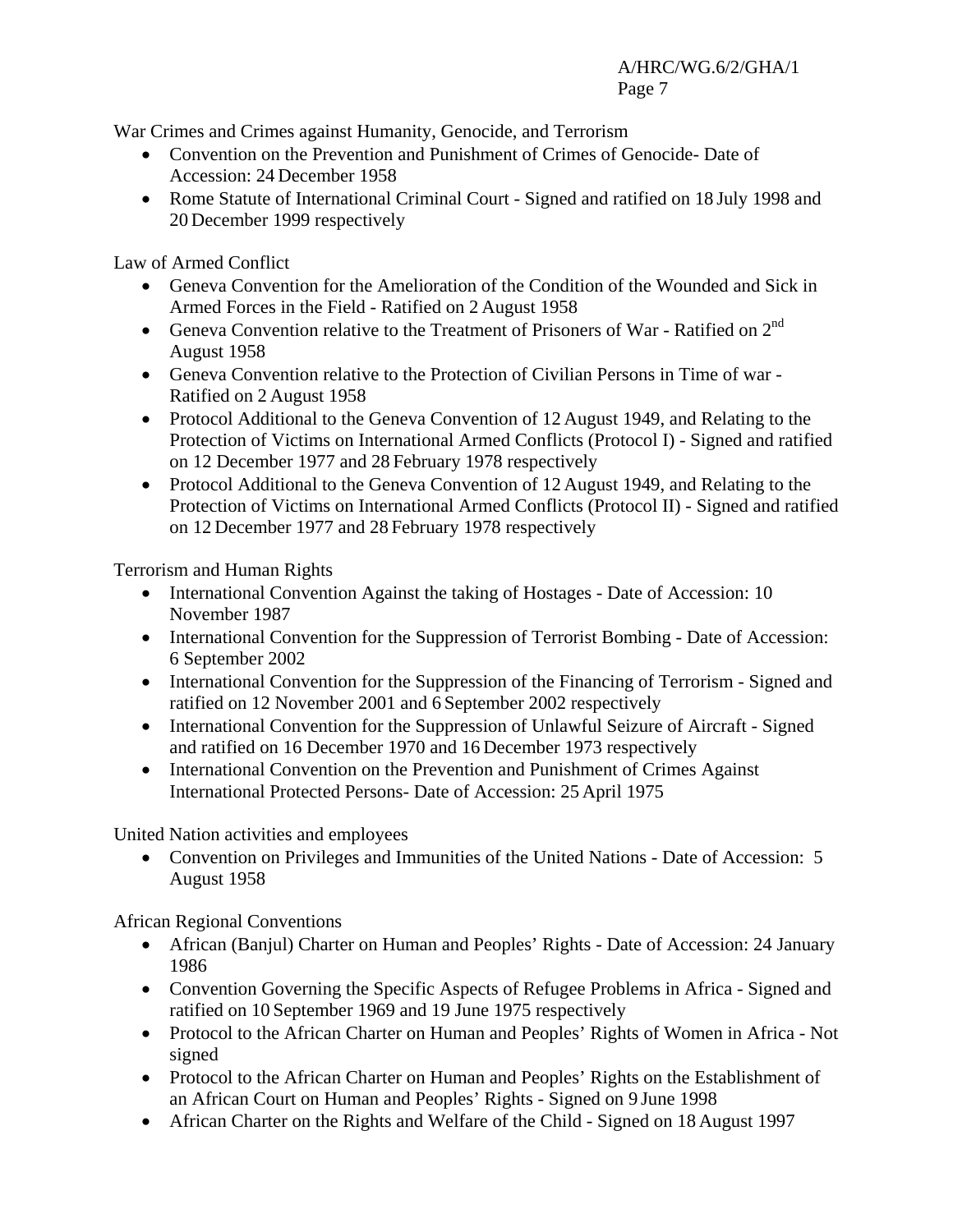# **D. Human rights institutions**

#### **1. Commission on Human Rights and Administrative Justice (CHRAJ)**

18. The Constitution provided for the establishment of an independent Commission on Human Rights and Administrative Justice (CHRAJ). The functions of CHRAJ as set out by the Constitution includes the duty to investigate complaints of violations of fundamental human rights and freedoms, injustice, corruption, abuse of power and unfair treatment of any person by a public officer in the exercise of his public duties. CHRAJ also has the duty to investigate complaints concerning practices and actions by persons, private enterprises and other institutions where those complaints allege violations of fundamental human rights and freedoms under the Constitution. The provisions of the Constitution which is the supreme law of Ghana clearly state that the powers of CHRAJ with regards to investigating human rights violations are invoked by a complaint by a natural or legal person. This was confirmed by the Supreme Court recently in a four to one majority decision in the case of Republic v Fast Track High Court: Ex parte CHRAJ and Richard Anane.<sup>1</sup>

19. The Commission also has the duty to educate the public on human rights and freedoms. By an Act of Parliament, the Commission on Human Rights and Administrative Justice (CHRAJ) was established in the year 1993. CHRAJ has offices located in all the ten regional capitals and in one hundred and one (101) administrative districts. The Commission on Human Rights and Administrative Justice was established by the Commission on Human Rights and Administrative Justice Act, 1993 (Act 456). The structures of the Commission ensure that human rights and freedoms are promoted and protected throughout Ghana.

# **2. Parliament**

20. Parliament also has some responsibility for ensuring the promotion and protection of fundamental human rights and duties in Ghana. The Commission on Human Rights and Administrative Justice is required to report to Parliament annually on the performance of its functions. The President is required to report to Parliament annually, amongst other things, on the realisation of basic human rights. Parliament also has a duty to ratify treaties executed by or under the authority of the President. Parliament exercises some oversight over the executive by holding Ministers accountable through urgent questions asked on the floor of Parliament or through Committees of Parliament. This was recently illustrated in the public hearing of the Public Accounts Committee where Parliament held government agencies accountable for taxpayers' money that could not be accounted for. The Report of Public Accounts Committee has been forwarded to the Attorney General for advice and prosecution where necessary.

#### **3. Media Commission**

21. The freedom and independence of the media is guaranteed under article 162 of the Constitution. The Constitution also provides for the establishment of an independent Media Commission. Entrenched in the Constitution is the role of the Media Commission which includes promoting and ensuring the freedom and independence of the media for mass communication or information. The Media Commission was established in 1993 by the National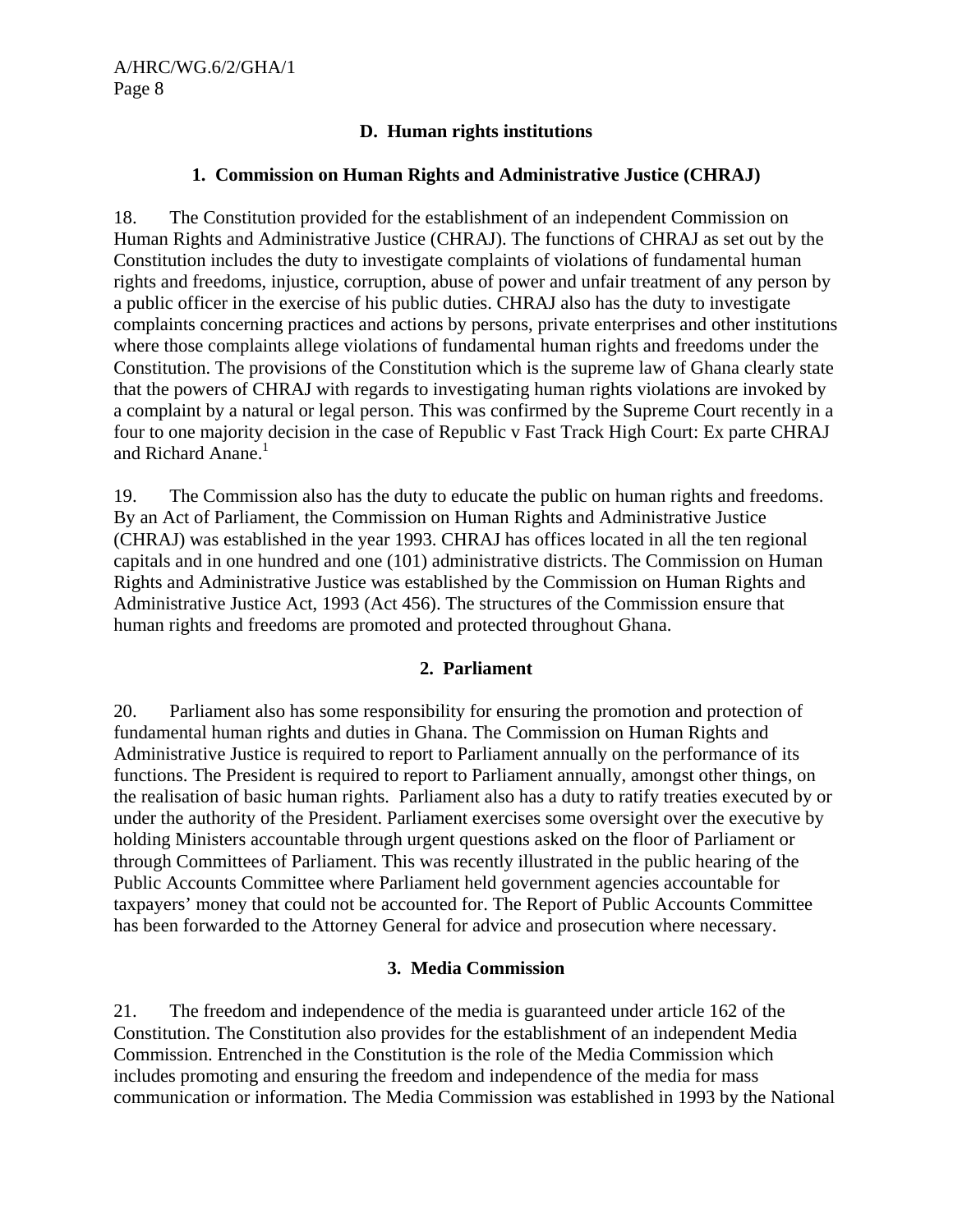Media Commission Act, (Act 449). The criminal libel law which criminalised speech has also been repealed. The Constitution therefore ensures that there is freedom of the media.

# **4. Domestic Violence and Victim Support Unit (DOVVSU)**

22. The Domestic Violence and Victim Support Unit (DOVVSU) of the Ghana Police Service which was established in 1998 is tasked with providing support to victims of domestic violence. This Unit is also responsible for investigating complaints of domestic violence. These victims of domestic violence are given assistance in the area of legal aid, counselling, psychological support and social welfare services.

# **5. The Police Service**

23. The Police Service is a law enforcement agency which has the function of preventing and detecting crime, apprehending offenders, and maintaining public order and the safety of persons and property. The relevant international treaties and conventions signed and ratified by the Republic to promote human rights that have a direct impact on the functions of the Police Service are:

 (a) International Covenant on Civil and Political Rights/Optional Protocol to the ICCPR;

 (b) Optional Protocol to the Convention on the Elimination of Discrimination against Women;

 (c) Convention for the Suppression of the Trafficking in Persons and of the Exploitation of the Prostitution of Others;

 (d) Convention against Torture and Other Cruel, Inhuman or Degrading Treatment or Punishment;

(e) Convention on the Rights of the Child.

24. The Police Service aims at ensuring that all officers fulfil their obligations and discharge their duties whilst promoting, protecting and respecting the human rights of individuals. It does this by, amongst other things, developing policies within the organization to reflect its adherence to international and national human rights standards. The Ghana Police Service has embarked on a series of training programmes to ensure that police officers are sensitized and trained in the tenets of international and national human rights standards. The right to one's personal liberty is entrenched in the Constitution. The Constitution requires that any person who is arrested should be taken to court within 48 hours of the arrest. The Constitution also provides that compensation may be paid to persons who are unlawfully detained. The Constitution also directs the judiciary to take into consideration the time spent in prison before conviction when setting jail terms for convicted persons.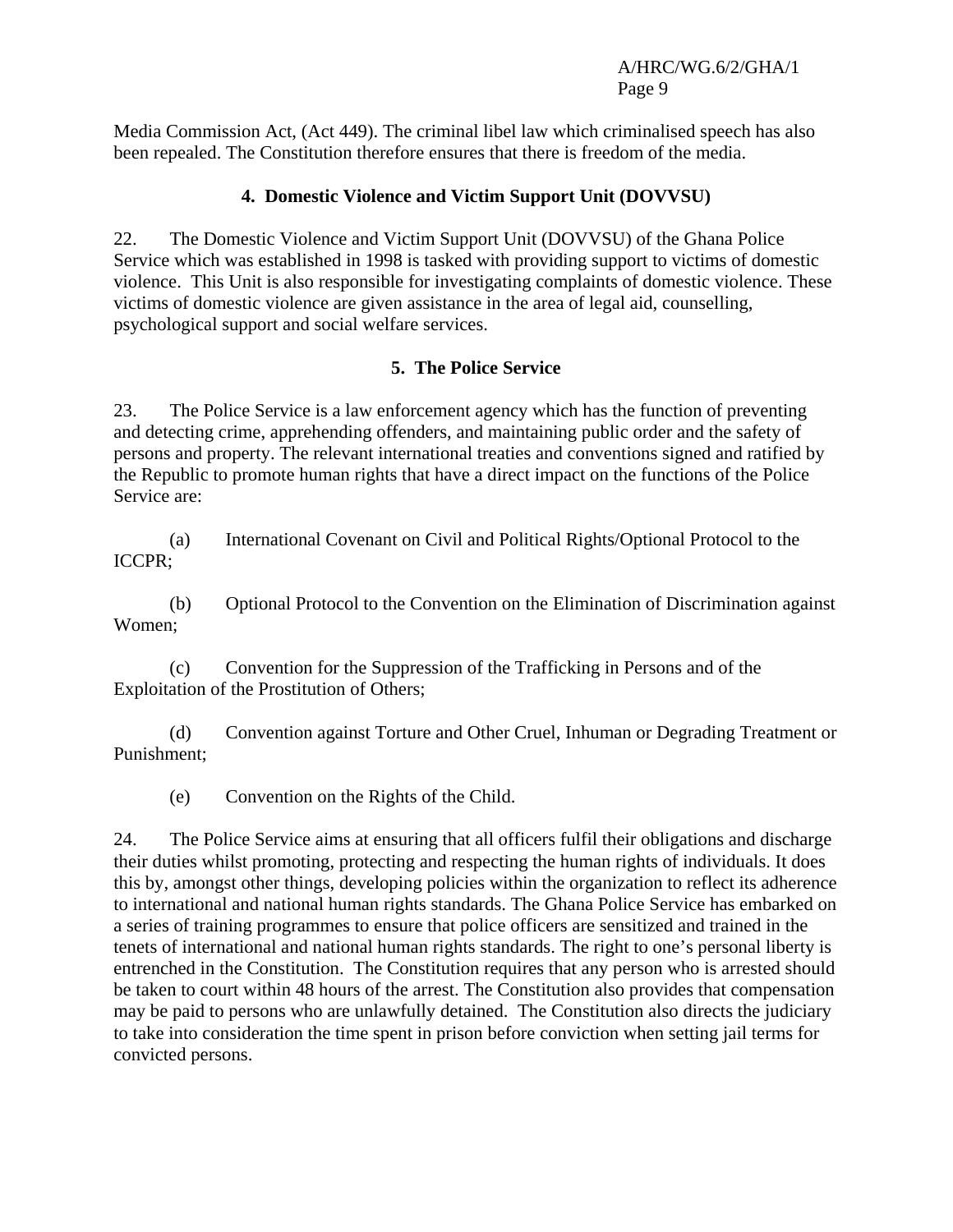#### **6. The Prisons Service**

25. The mandate of the Prisons Service is to maintain the safe custody of prisoners, the security of prisoners and to reform and rehabilitate prisoners. The functions of the Service are contained in S.1 (1) of the Prisons Service Act, 1972 (NRCD 46). In carrying out its functions, the Prisons Service operates within the scope of national laws, international treaties and conventions. People detained in prison retain their fundamental human rights, except those rights that have been lost as a result of the deprivation of liberty due to the crime committed. Consequently, all efforts are made to treat prisoners in a humane and dignified manner from the time of admission to the time of discharge. Prisoners are informed of the regulations governing them, their rights and obligations while in prison.

# **7. The Electoral Commission**

26. The Electoral Commission is responsible for the administration and conduct of elections. The Commission has conducted four credible elections, introduced photo I.D cards and tactile balloting for the blind. They have also set up the Inter-Party Advisory Committee (IPAC), which provides a platform for the Commission to dialogue with all stakeholders.

# **8. Courts**

27. Ghana has an independent judiciary, as provided by the Constitution. The superior courts consist of the Supreme Court, the Court of Appeal, and the High Court. There are other lower courts and tribunals. The independence of the judiciary in Ghana has been recognised internationally. In the Country Review Report and Programme of Action of the Republic of Ghana of the African Peer Review Mechanism, Ghana is proud of the statement that – Ghana has demonstrated that it is possible for the judiciary to be independent in Africa.<sup>2</sup> In the case of Agbevor vs. Attorney-General<sup>3</sup> where Government dismissed a judicial officer, the Supreme Court held that the dismissal should be revoked because it was only the Chief Justice who could do this. The judicial officer has been reinstated. In Adzoe v the Chief Justice, the Plaintiff sought for a declaration that on a true and proper interpretation of articles 146 (2) and 154 of the 1992 Constitution, the purported decision of the Judicial Council to retire Justice Adzoe, Justice of the Supreme Court of Ghana on medical grounds was unconstitutional. The Attorney – General agreed with the submissions made by the Plaintiff and the Supreme Court upheld the submissions of the Plaintiff and declared the decision of the Judicial Council void.<sup>4</sup> 9. African Commission on Human and Peoples' Rights

28. Ghana is a signatory to the African Charter on Human and Peoples' Rights. Ghana submits itself to the jurisdiction of the Commission. A Ghanaian citizen, Mr. Tsatsu Tsikata who is facing trial on a criminal charge before the Ghanaian courts has petitioned the Commission on an alleged violation of his human rights. The State has submitted to the Commission's jurisdiction by responding to the petition.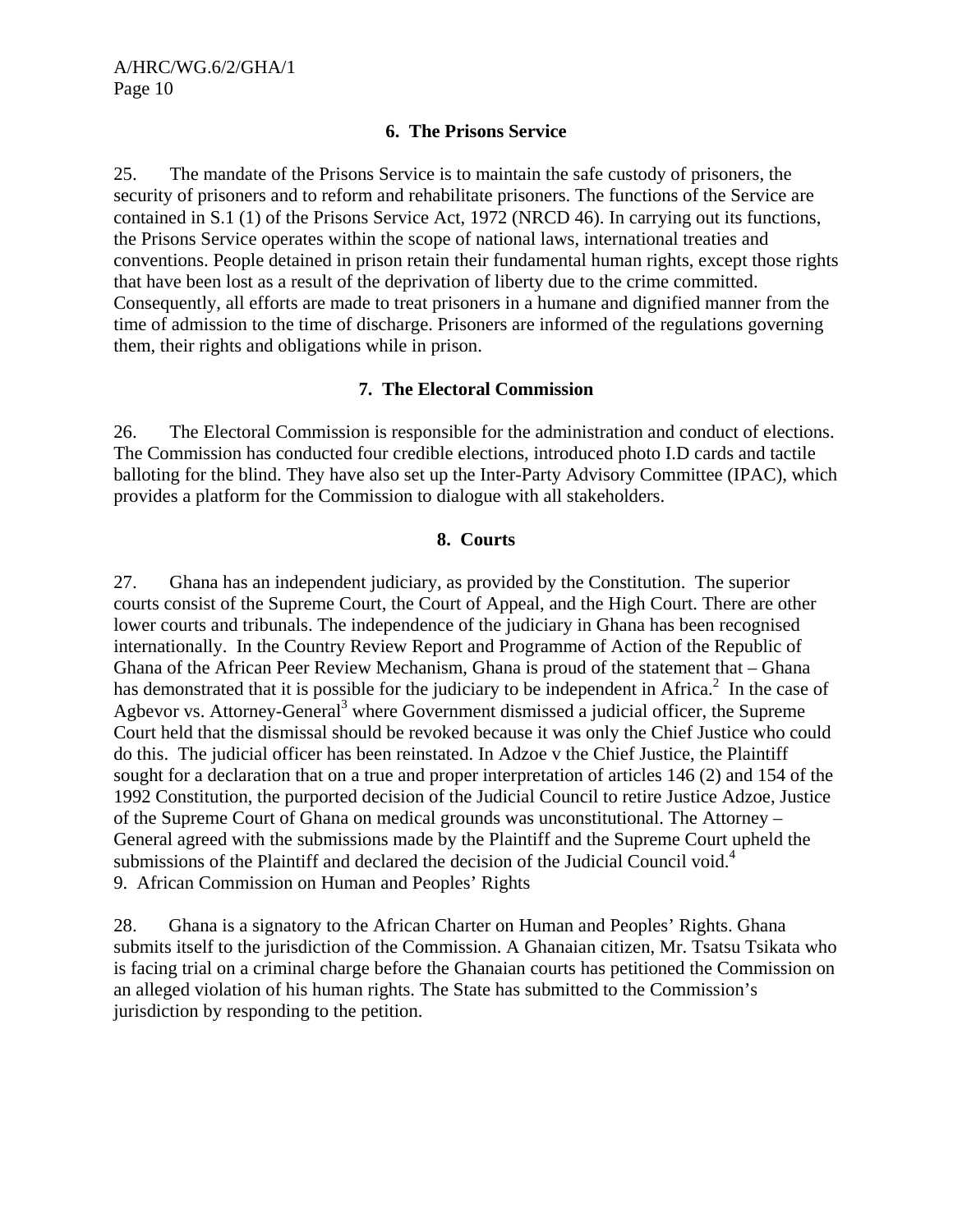# **VIII. ACHIEVEMENTS AND BEST PRACTICE**

# **A. Institutional Best Practice**

#### **1. The Police Service**

29. A Police Intelligence and Professional Standards Bureau investigates human rights abuses and police misconduct. Records available at the Bureau indicate that reports made at the Unit, when investigated and dealt with have resulted in dismissals, reduction in rank and the transfer of officers. Where these officers are criminally liable, they are dealt with in accordance with law. There are a number of cases where the Attorney – General's Office has advised prosecution.

30. To enhance the performance of police prosecutors, the Ghana Police Service in collaboration with Fordham University, U.S.A., and the Kwame Nkrumah University of Science and Technology (KNUST), has trained over 100 police prosecutors in order to sharpen their prosecutorial skills. A series of training programmes continue to be organized for officers serving with the Domestic Violence and Victims Support Unit (DOVVSU).

31. The Attorney-General's Department has recently in January 2008, established a complaints unit with a hotline where abuses or alleged abuses of fundamental human rights and freedoms by the police may be reported. Approximately 70 cases have been reported and dealt with.

#### **2. The Prisons Service**

32. The Prisons Service is changing its focus and becoming more of a correctional service which focuses on reformation and rehabilitation. A pilot scheme has commenced where inmates are given formal education up to the Senior High School level. Non-formal education is also offered and so is vocational training. Government has imported US\$3 million worth of equipment for the use of vocational training in prisons. There is also a pilot programme with the University of Cape Coast, with the assistance of the UNDP to provide long distance tertiary education to inmates which is under the President's Special Initiative on Education. Under the Presidents Special Initiative on Education, inmates have the opportunity to access long distance education.

33. Physical or mental torture of an inmate by prison officers is proscribed. Section 25 of the Prisons Act, 1972 (NRCD 46) states that any prison officer who in anyway tortures or subjects an inmate to cruelty is guilty of an offence and liable on conviction to imprisonment not exceeding five years. The use of force by a prison officer on an inmate is strictly regulated. Under Section 46 of the Prisons Act, 1972 (NRCD 46) force can applied only if the force is reasonably necessary in order to make the inmate obey a lawful order which has been refused. Corporal punishment is forbidden.

34. Sick inmates are treated at prison infirmaries and where their conditions are serious they are referred to hospitals and health specialists. Inmates are allowed to observe their religious beliefs without any hindrance. Inmates enjoy visitation rights and are allowed to communicate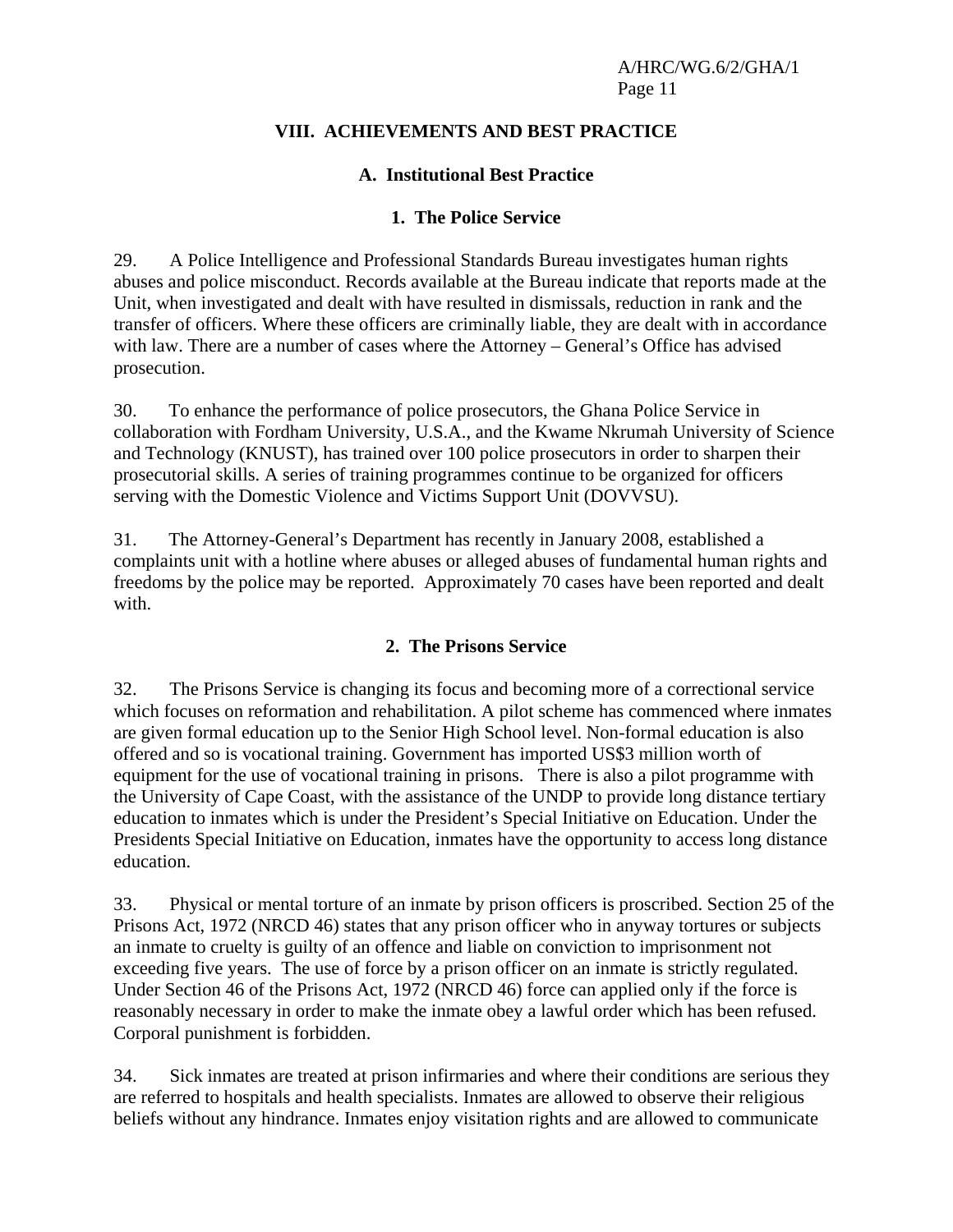with their relatives. In handling inmates, the Prisons Service has always been guided by national laws as well as international conventions on the treatment of inmates and people under detention.

#### **B. Rights of physically challenged persons**

35. Article 29 of the 1992 Constitution guarantees the rights of people with disabilities and a directive principle of state policy enjoins the State to promote all other basic human rights and freedoms including those of the disabled. In pursuance of this, the Persons with Disability Act 2006, (Act 715) has been enacted. The law seeks to provide for the rights of persons with disabilities including protection against exploitation and discrimination in employment and health care. The law provides persons with disabilities access to public buildings as far as practicable. A number of Government agencies and non-government organizations have been addressing the issue of discrimination against persons with disability. These include the Department of Social Welfare under the Ministry of Manpower, Youth and Employment, the Ministries of Health, Education and the Centre for Democratic Development.

#### **C. Rights of women and children**

36. The rights of women and children are protected under Articles 27 and 28 of the 1992 Constitution. In spite of this, domestic violence happens to be one of the commonest human rights abuses in Ghana. The realization that the Criminal Offences Act, 1960 (Act 29) Ghana did not adequately criminalize domestic violence resulted in the passage of the Domestic Violence Act, 2007. (Act 732) This Act seeks proscribe violence within the domestic setting. The legislation provides victims of domestic violence protection and occupational orders. To give effect to the Act, the Domestic Violence Victim Support Unit (DOVVSU) formerly known as the Women and Juveniles Unit (WAJU) was established to handle cases of domestic violence and child abuse as well as juvenile offences. DOVVSU works closely with the Department of Social Welfare, FIDA (Federation of International Women Lawyers, Ghana), African Women Lawyers Association(AWLA),the Legal Aid Board and several other human rights NGOs to combat domestic violence.

37. Trafficking in women and children has been dealt with, by the passage of the Human Trafficking Act, 2005 (Act 694). The Act seeks to prohibit trafficking in persons. It also provides for victim assistance including locating family members, and providing temporary shelter, counselling and job skills training. Under the auspices of the Ministry of Manpower, Youth and Employment, a task force to monitor fishing areas such us Yeji, and other parts of the Brong-Ahafo and areas along the Volta Lake has been set up to combat child labour and trafficking. Shelter homes have been set up under this project in Madina and Osu in Accra in the Greater Accra Region, where children rescued from these situations are kept until contacts are made with their families.

38. As regards children, several achievements are commendable. Ghana was the first country to ratify the United Nations Convention on the Rights of the Child. In addition to being a state party to a number of related regional and, international treaties, it has made great strides in creating a national environment conducive to the promotion and protection of these rights.<sup>5</sup>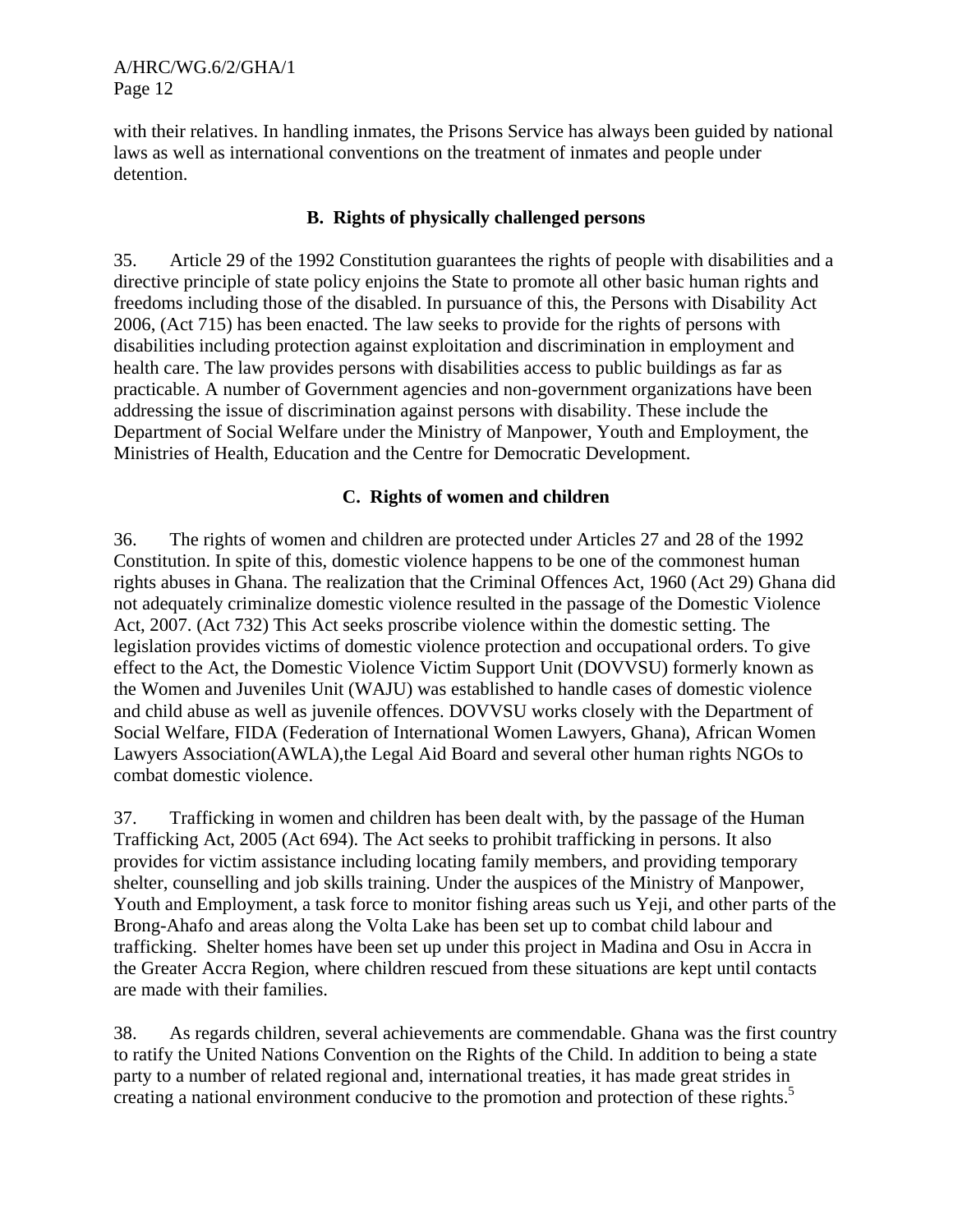39. One area of concern that has been raised is child labour. Government is robustly seeking to address this problem in a number of ways. A National Programme for the Elimination of the Worst Forms of Child Labour has been launched by Government. A National Action Plan is also being prepared. The focus is to conduct an in depth study into the problem and develop strategies to address the problem. Some of the remedial actions that have been proposed include improving the productivity of the farm family, making school attendance fee free, school feeding programmes and education and sensitisation of the state of the law and the negative effects of child labour. The district assemblies have also been urged to mainstream the elimination of child labour into their district development plans. Government is collaborating with international organisations such as the International Labour Organisation and civil society organisations such as Childs Rights International in this regard.

40. Currently, the Ministry of Manpower is operating a pilot programme on children involved in child labour in cocoa producing areas. This programme referred to as the Child Labour Monitoring Programme is an integrated programme involving 46 districts in cocoa growing areas. In each community, all the key stakeholders are educated and encouraged to resist child labour tendencies and desist from using children as farm hands. These stakeholders are tasked with identifying the problems associated with child labour. They also have a duty to notify the authorities on any unauthorized movement of children in these farming areas. The current programme has recorded successes in the reduction of child labour especially in cocoa growing areas. The programme has School's Support, Skills Training, and Parental Support Programmes under it. The stakeholders themselves have initiated bye-laws to effect the objectives of the programme. There are plans to extend the programme to other districts in the country.

41. The creation of a Ministry of Women and Children's Affairs at Cabinet level, is a clear demonstration of the government's desire to address the problem of women's marginalization and raise the issues of women and children rights to a higher national level.

42. The right to education including such elements as free and compulsory basic education, the general availability of and access to secondary education and accessibility to higher education on the basis of capacity have been guaranteed under the Constitution. There has been an improvement and expansion of physical facilities like classrooms at all levels. Access to basic education for both girls and boys has increased since the introduction of the capitation grant to all public basic schools. The capitation grant has enabled all children of school going age to attend school. The government pays approximately \$3.20 per child to cover cultural, sports and other school fees.

43. The New Partnership for Africa's Development (NEPAD) School feeding program has been introduced where children are fed once a day by the State and this has improved the nutrition of these children. This has led to easy access to education, a resultant retention of pupils in classrooms and an improvement in the quality of education in deprived areas. This is because the programme helps to alleviate incidental costs associated with school attendance. There is also the metro mass transport system, which provides free transportation for school children in uniform.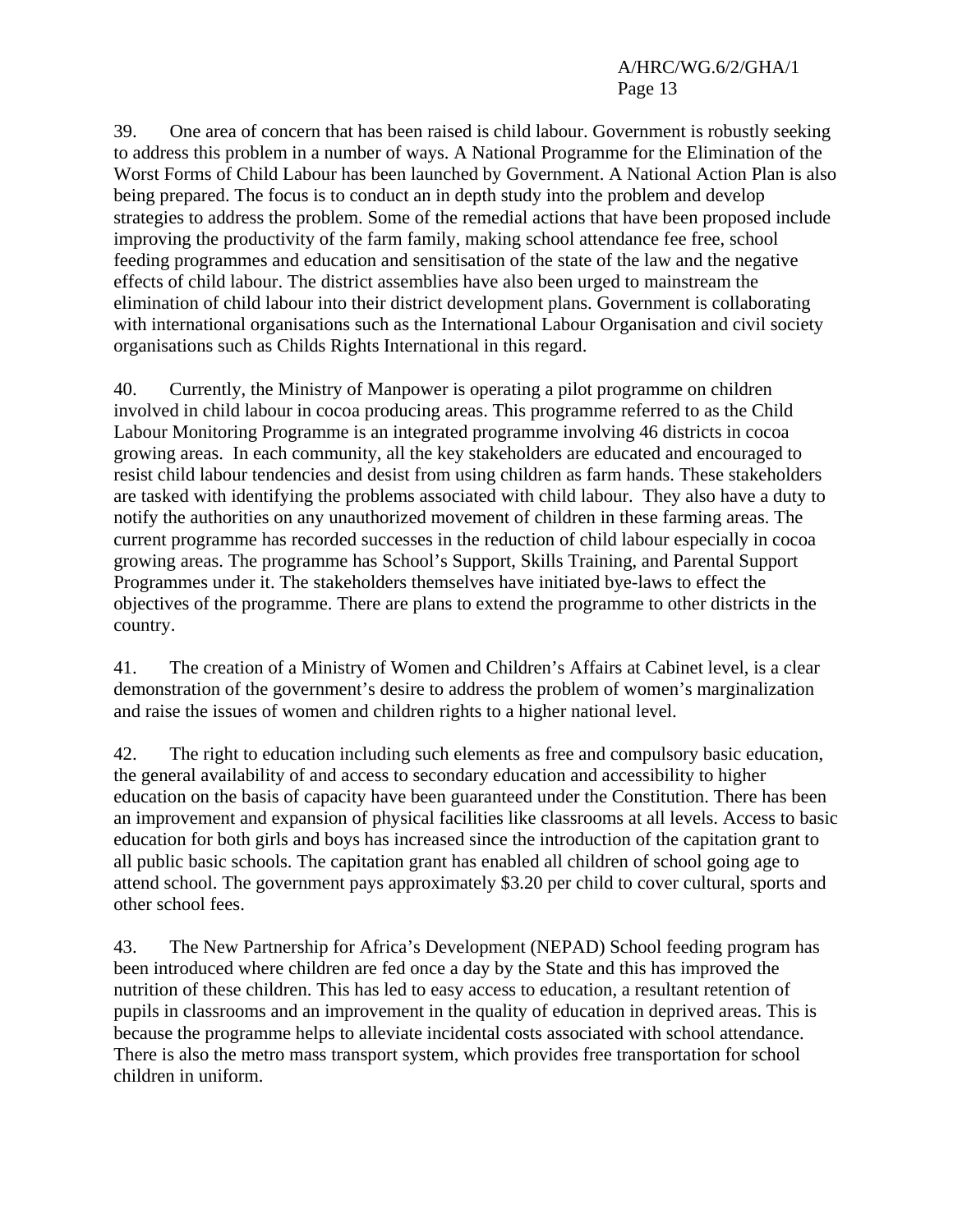44. As regards marriage, there are three forms of marriage in Ghana; Islamic, civil, and customary. The Children's Act, 1998 (Act 560) which seeks to protect the rights of the child, criminalizes forced marriage. The Act fixes the minimum age of marriage at eighteen years. There have been successful prosecutions in cases of abduction and attempts at forced marriage.

# **D. Civil and political rights**

45. Concrete steps to establish institutions and agencies have been taken and policies and programs have been put in place to promote and protect constitutional provisions for civil and political rights such as the right to life; right to liberty and security of the person; the right to human dignity; the right to equality and freedom from discrimination; the rights of accused persons, arrested and detained persons; the right of free association and assembly and rights of access to information as well as religious and cultural freedoms.

46. Several provisions in the 1992 Constitution underscore the democratic rights of Ghanaians and secure the independence of the electoral mechanisms to ensure free and fair electoral processes. The Electoral Commission and the National Commission for Civic Education (NCCE) guarantee, promote and protect the fundamental constitutional rights of Ghanaians to participate in political and related activities. The Constitution provides for the right to change Government peacefully. Citizens thus exercise these rights periodically through free and fair elections held on the basis of universal suffrage. The Constitution provides for freedom of speech and press freedom. These rights are generally respected by the Government. With the proliferation of the mass media, Government is publicly criticized without any reprisal. An active independent media is free to express a wide range of views without any restrictions.

47. The People's Assembly concept which was instituted by the Government in 2001 provides a platform for the general public to interact with the President. The programme which is held annually allows the President to sit in public and answer questions from ordinary citizens. The Ministry of Information has also introduced the ''Meet the Press" programme where Ministers of the various Ministries meet to brief the press on their programmes for the year and also answer questions on a wide range of issues affecting their Ministries.

# **E. The right of the sick**

48. The right of the sick is entrenched in the 1992 Constitution. To promote this right, the National Health Insurance Scheme was set up under the National Health Insurance Act, 2003, (Act 650). The Scheme is a major step in providing quality and affordable health care. Approximately 9 million people about 48 per cent of the population are now full members of the Scheme, pensioners who have contributed to the Social Security and National Insurance Trust Fund are exempt from the payment of contribution to the Scheme. Even though persons under 18 are exempt they cannot access the benefits of the Scheme unless their parents register. The President in his recent State of the Nation Address has stated that this will be resolved within the next three years. Ghana is exceptionally liberal in terms of diseases and about 95 per cent of all known diseases are covered under the Scheme.

49. The Ministry of Health has intensified education on preventive health and is providing mosquito nets for the prevention of malaria to expectant mothers and children below two years.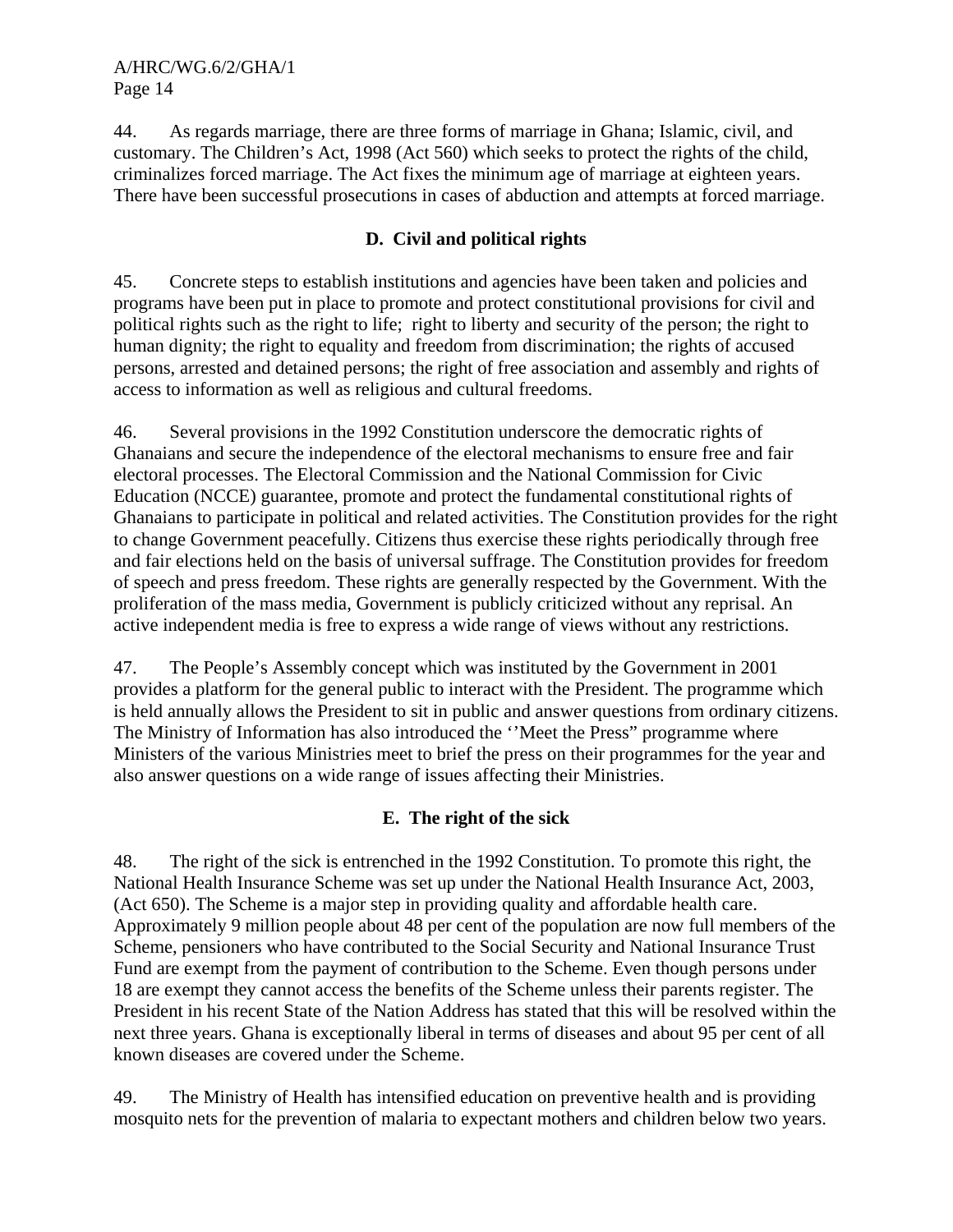There is also a programme known as the Community Health Improvement Programme (CHIP) under which health personnel go on rounds in various areas to administer drugs and report on ailments. This programme has been so successful that some neighbouring countries are learning from the experience of Ghana.

#### **F. Traditional medicine**

50. The Ministry of Health is also encouraging the use of traditional medicine in its health administration and the Traditional Medicine Practitioners Council has been established under the Traditional Medicine Practice Act, 2000 (Act 575). The Centre for Scientific Research into Plant and Herbal medicine at Mampong, in the Eastern region of Ghana also researches into plant medicine and also scientifically analyzes traditional medicines that are produced. The Kwame Nkrumah University, in partnership with the Centre has also started a Bachelor Degree Programme in herbal medicine.

# **G. Right to fair trial and access to justice**

51. The Constitution provides for the right to fair trial and the judiciary enforces these rights. Ghana has an independent and impartial judiciary and citizens have access to the courts where there are human rights violations. Accused persons are presumed innocent until proven guilty. Trials are conducted in public and accused persons have a right to be present, to be represented by a lawyer at public expense if necessary and to cross-examine witnesses. Accused persons and their lawyers have access to all information relevant to their cases and have a right to appeal. Serious offences such as murder are tried by judge and jury.

52. A number of fast-track courts and automated commercial courts have been set up to improve access to justice and ensure that cases are dealt with expeditiously. There are procedures for voluntary court related Alternative Dispute Resolution (ADR) to settle civil disputes and misdemeanours. Training of judges and lawyers in ADR is an ongoing process. Trained ADR judges and lawyers mediate in some of these cases pending before the fast track courts. Mediation desks have been set up in some district courts and an ADR secretariat has been set up within the judicial service to co-ordinate the programme.

53. There is a Justice for all Programme, an initiative of the Attorney General's Office. The aim of the program is to bring justice to all, by bringing justice to the doorsteps of all citizens especially the vulnerable in society. There are four main projects under this programme; these are the Remand Review Project, the Sentencing Policy Review Project, the Prosecutor's Capacity Building Project and the Systems and Procedures Analysis Project. The Remand Review Project is a collaboration between the Attorney-General's Office, the Judiciary, the Police and Prison Services as well as civil society groups. The court sits in the prison to review cases of persons on remand. The court has been sitting from time to time and by the end of 2008, we intend to have reviewed all such cases and to have put in place a procedure to avoid a build up of such cases.

54. The Legal Aid Scheme was established under the Legal Aid Scheme Act, 1997 (Act 542). The Legal Aid Scheme provides legal assistance to the indigent in society for the protection and defence of their human rights. It has offices in all the regional capitals and in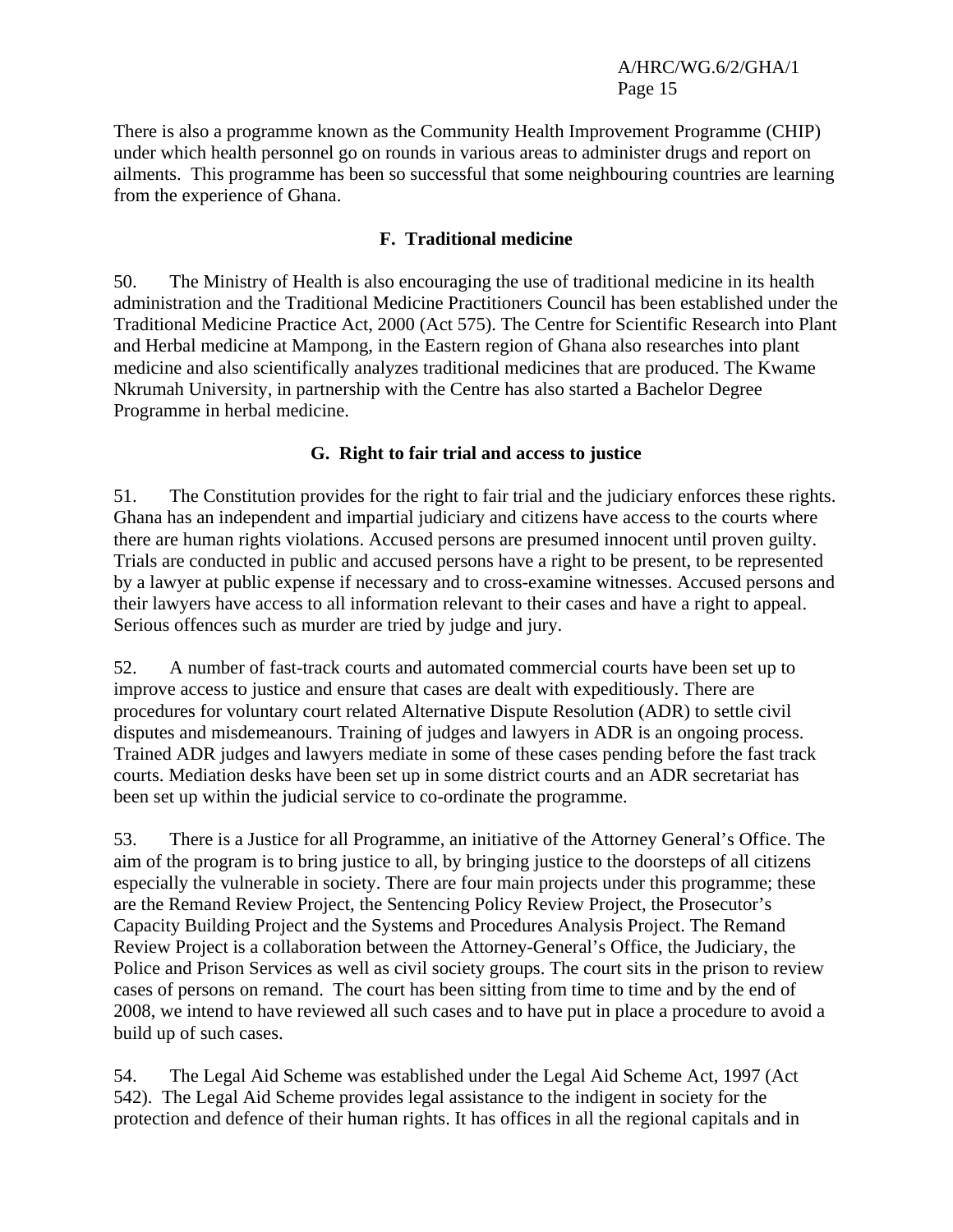addition to this, community mediation centres have been set up in various communities. The scheme handles between 6000 and 8000 cases annually.

55. A judicial complaints unit headed by a retired Supreme Court judge has been set up to address public complaints. This is to address judicial accountability and report misconduct in the judicial service The Attorney- General's Office has also made available some hotlines for people to call and lodge complaints including human rights violations.

# **H. Protection of workers**

56. The National Labour Commission was established under the Labour Act, 2003 (Act 651).The Act ensures workers freedom of association and the right to collective bargaining. The law allows workers to join unions of their choice without any authorization. Unions no longer need the approval of government before registering and are allowed to conduct their activities without interference. Anti-union discrimination is also prohibited under the law. The Labour Department of the Ministry of Manpower, Youth and Employment conducts labour inspection at workplaces to ensure adherence to approved standards of work.

57. In recent times the Government has made some payments to some categories of workers who were wrongfully dismissed or retired prematurely. An amount of thirty-six billion, nine hundred and fifty –six million, one hundred and seventy-three thousand, two hundred and forty cedis (36,956,173,240.00) was paid to 707 Police personnel between 2005 and 2006 who were prematurely retired at the age of fifty-five in 1993/94. In 2006, the Government paid a total of twelve billion, two hundred and seventy million cedis (12,270,000,000.00) to about 252 exworkers of the defunct Loyal Industries Ltd who had been made redundant following the collapse of the company.<sup>6</sup>

# **I. Economic rights**

# **1. National Youth Employment Programme (NYEP**)

58. The NYEP was set up by the Ministry of Manpower, Youth and Employment in 2006 to create employment for the youth. The Programme allows the youth to be employed under various sectors of the economy including; youth in agri-business, waste and sanitation, community health extension modules, community teacher education assistance and industrial attachment. Approximately 108,000 youth have been employed under the Programme and it is targeted that about 200, 000 people will be employed by the end of the year 2008.

# **2. Livelihood Empowerment against Poverty (LEAP)**

59. This programme is aimed at enhancing the living standard of the less privileged persons in the society. It is to cater for those whose income fall below one dollar a day, those considered extremely poor, orphans or those who are 65 years and above and those with severe disabilities among others. A specific amount of money is directly disbursed to persons who fall within these categories for their upkeep. This is to cater for their basic household requirements. Under the first phase, about 164,370 households are to be covered.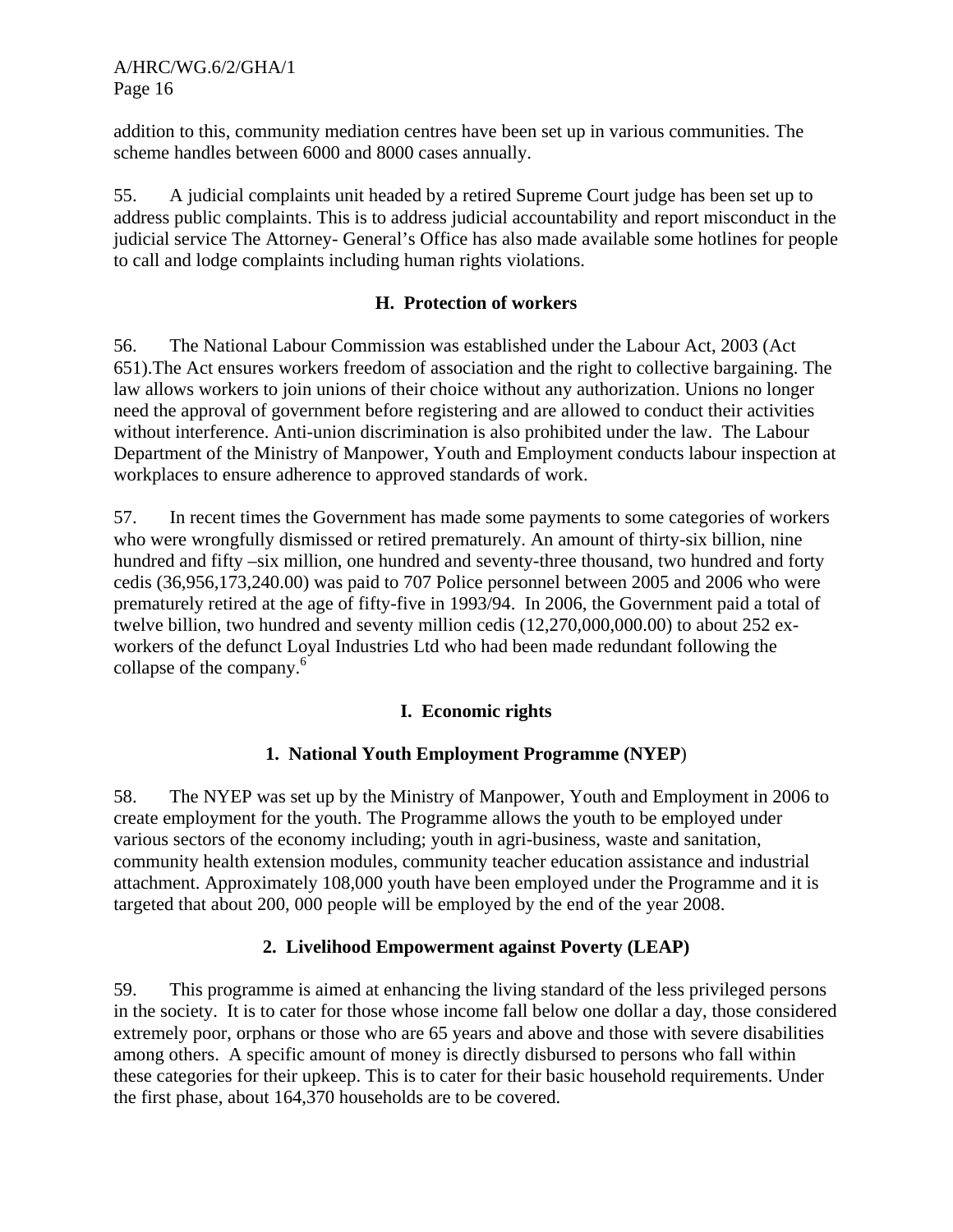#### **3. National Apprenticeship Programme (NAP)**

60. NAP places unemployed youth with master craftsmen for the purpose of acquiring skills. About 63,380 unemployed youth have so far been registered under this Programme. The youth are trained in various vocational skills.

#### **4. Protection of refugees**

61. The Refugee Act, 1992, (PNDCL 305D) provides for the granting of asylum or refugee status in accordance with the 1951 United Nations Convention relating to the status of refugees and its 1967 protocol. The government has set up a Refugee Board to adjudicate claims for refugee status and to ensure that refugees receive appropriate protection. The United Nations High Commission for Refugees (UNHCR) is an observer on the Refugee Board. Ghana has granted Refugee status and asylum to a number of refugees particularly from Liberia and Sierra Leone. Generally, Ghana has a liberal policy of accepting refugees mostly from other West African countries. Some Liberian refugees have been voluntarily repatriated following the end of the crisis in that country.

#### **5. National Reconciliation Commission (NRC)**

62. The Government set up the National Reconciliation Commission under the National Reconciliation Commission Act, 2002, (Act 611) to investigate and document human rights violations between 1957 and 1993. The Commission recommended reparation for about 2511 people. A number of confiscated properties were returned to their rightful owners. The Government through the Ministry of Finance and Economic Planning allocated one million four hundred and sixty-five thousand seven hundred and ninety eight dollars (\$1,465,798.00) as compensation for the 2,511 individuals.

# **IX. CHALLENGES AND CONSTRAINTS**

#### **A. The Police Service**

63. The Ghana Police Service has achieved major inroads in mainstreaming human rights into policing in Ghana. In comparison with what pertained especially during military regimes, today it can be said the police are more aware of the human rights of the individual. However, there is still room for improvement. The Attorney-General together with the Ministry of Interior and the Police Service are exploring ways of closer collaboration in order to deepen and entrench human rights in policing in Ghana.

#### **B. The Prison Service**

64. Some of the prison buildings are old and not suitable for habitation. Government however is very aware of this problem and responded by amongst other things rehabilitating or closing down prisons. These structures were put up during the colonial era and were meant for a much smaller prison population. In view of this, Government is constructing a new prison complex in the Central Region. The issue of remand prisoners is still of some concern since some trials are rather delayed.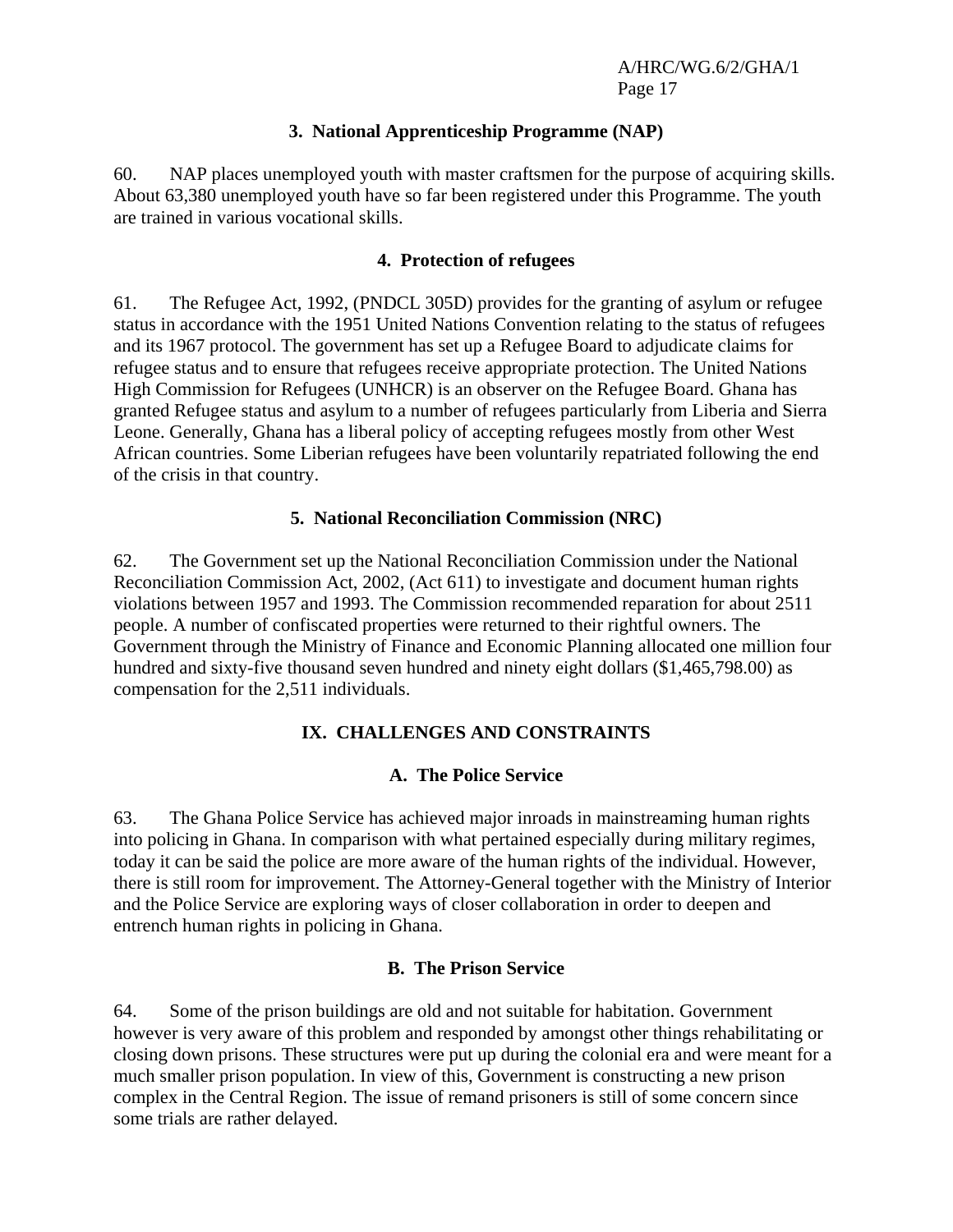#### **C. Women and children**

65. Research conducted by the Gender Center in 1999, shows that, over 90 per cent of the victims of domestic violence are children. Other common forms of violence against women are sexual harassment at home and in the work place. Due to cultural secrecy, these cases are not usually reported for redress. A lot of women and children tend to suffer abuse without seeking redress. The prosecution of domestic violence cases remains difficult. Victims are discouraged from reporting abuse and from co-operating with prosecutors because of cultural secrecy and the fear of social stigmatisation. Inadequate number of social workers who are required to give support to victims is another challenge. Other constraints are lack of enough shelters to house the victims of violence.

66. There are certain cultural practices such as female genital mutilation (FGM), ritual enslavement and various forms of widowhood rites which violate the rights of women and girls. FGM has been criminalised under Ghanaian law. The practitioners of FGM have developed new strategies including going beyond the borders of Ghana to perform the act. Government has responded by amending the law to make it criminal to assist a person to engage in FGM and also strengthened the penalty for perpetration of the offence. Ritual enslavement where family members, mostly teenagers but sometimes children, under the age of ten are pledged to render service at a shrine to atone for other family member's alleged wrongdoings. These victims help with the upkeep of the shrines and pour libation during prayers, others are subjected to sexual exploitation and forced labour. Ritual enslavement has been criminalized but there is still evidence of practice in a few areas. The focus is on creating public awareness through education in realisation of the fact that is difficult to eradicate cultural practices which dehumanise and degrade human dignity simply through legislation.

67. The belief in witchcraft is strong in many areas in Ghana. Some rural women are banished from their villages on suspicion of witchcraft. They are blamed for certain misfortunes like illness, crop failure or financial misfortunes. The banished women live in witch camps. In some cases some of these witches are lynched or assaulted.

68. The Legal Aid Scheme established under the Legal Aid Scheme Act, 1997 (Act 542) is available to support persons who cannot afford the services of private counsel. Private practitioners have not been too enthusiastic in taking on legal aid cases. The Ghana Bar Association has stepped in to establish its legal aid scheme, to encourage legal practitioners to take up cases on behalf of the under privileged in the society.

69. There is a disparity between the number of boys and girls enrolled in basic schools with the number of boys being substantially higher than that of girls. There is a high level of illiteracy among girls. This disparity is attributed to various cultural and socio economic factors such as parents attitude to education, child labour, mother's educational level and sexual harassment of girls. To rectify this situation, the Government has initiated programmes like skills training and entrepreneurial programmes to provide skill training for all school dropouts under the Ghana Functional Literacy Training Programme which provides literacy for school dropouts and illiterates.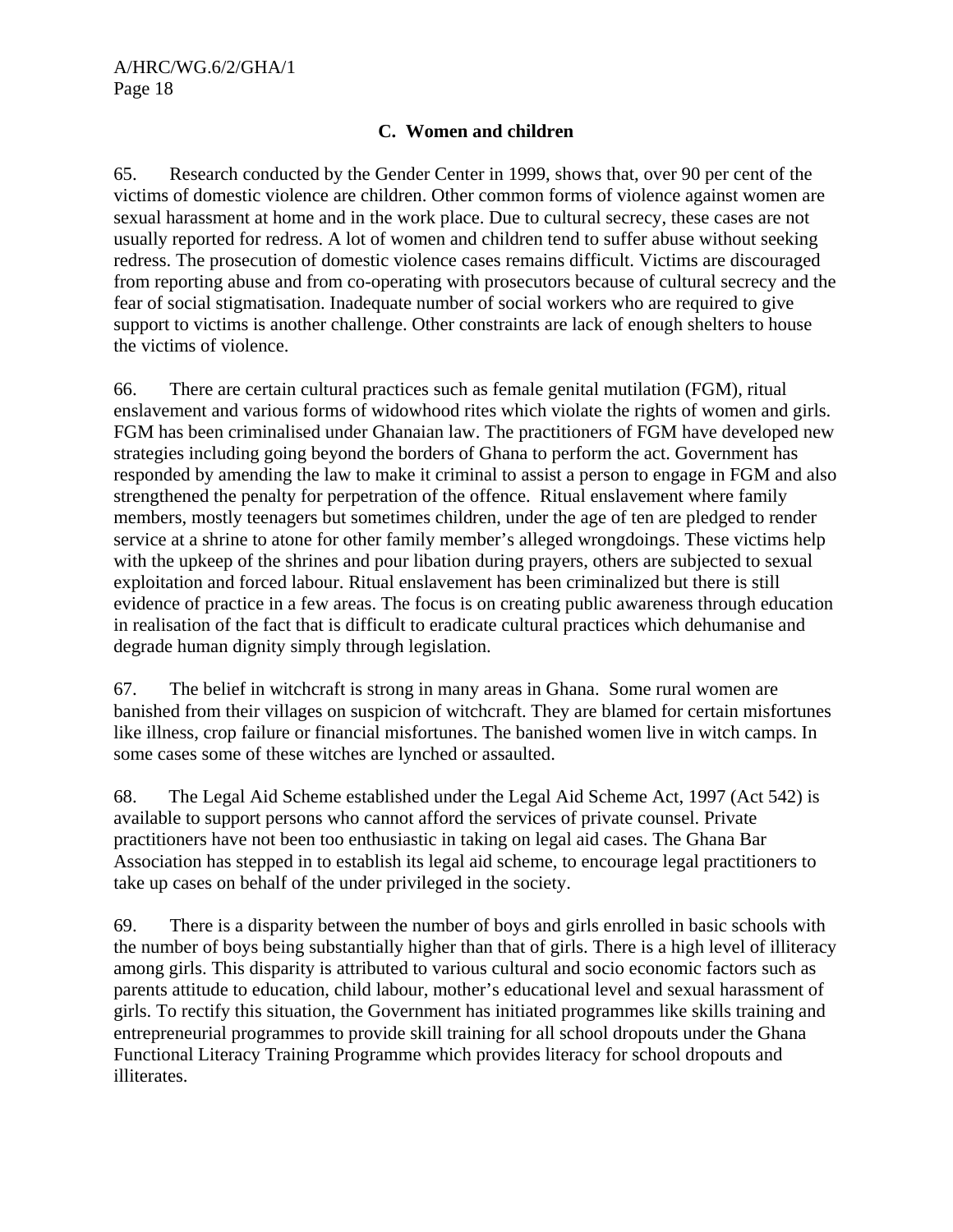70. The educational policy supports the admission of more girls in school. The Government in a bid to address the low enrolment of girls in schools has taken the bold step of lowering the admission requirements for girls into educational institutions. This policy has been so successful that in some co-educational senior high institutions, the ratio of girls to boys is now 3:2. People from the more deprived areas such as in the Northern regions of Ghana also enjoy free education up to the tertiary level for those who attend schools in the North.

#### **D. Child Labour**

71. Poverty is one main challenge facing the fight against child labour. Due to the inability of parents to employ the services of farm hands, they are forced to use their wards and other disadvantaged children on their farms. In a bid to alleviate this problem, the Ministry of Manpower, Youth and Employment has instituted an orientation programme to educate various communities on the negative effects of forced labour.

#### **E. Conflicts**

72. From time to time there are some isolated conflicts which are mostly as a result of chieftaincy disputes. For example recently there has been a spate of violence in the Bawku area of the Upper East Region. These disturbances erupted in the latter part of the year 2007 during the traditional Samanpiib festival. There has been heightened concern for the protection of life and property. A considerable amount of resources have been spent to maintain security personnel in the area to keep peace. Despite this, the security personnel have been threatened and shot at. The violence emanates from traditional differences, relating to chieftaincy between the Kusasis and Mamprusis, ethnic groups, which has developed over a long period of time. So far at least twenty people are reported dead and several others have sustained injuries. Property worth millions of cedis has been destroyed. The Government also requested the National Peace Council to intervene to reconcile the parties to the conflict. Further efforts involved His Excellency President Kufuor who has held crucial meetings with some chiefs, opinion leaders and politicians from the Upper East Region in an effort to find an amicable solution to the conflict in Bawku.

73. There are well – established and well – defined institutions and mechanisms for the prevention, management and resolution of conflicts, including:

- (a) State Security Services;
- (b) National Security Council;
- (c) Regional and District Security Councils;
- (d) National Disaster Management Organisation.

These institutions as well as Ghana's long history of international peace keeping ensures that these problem areas are isolated and the conflict is not allowed to spread, whilst serious efforts are made to manage and resolve such conflicts.<sup>7</sup>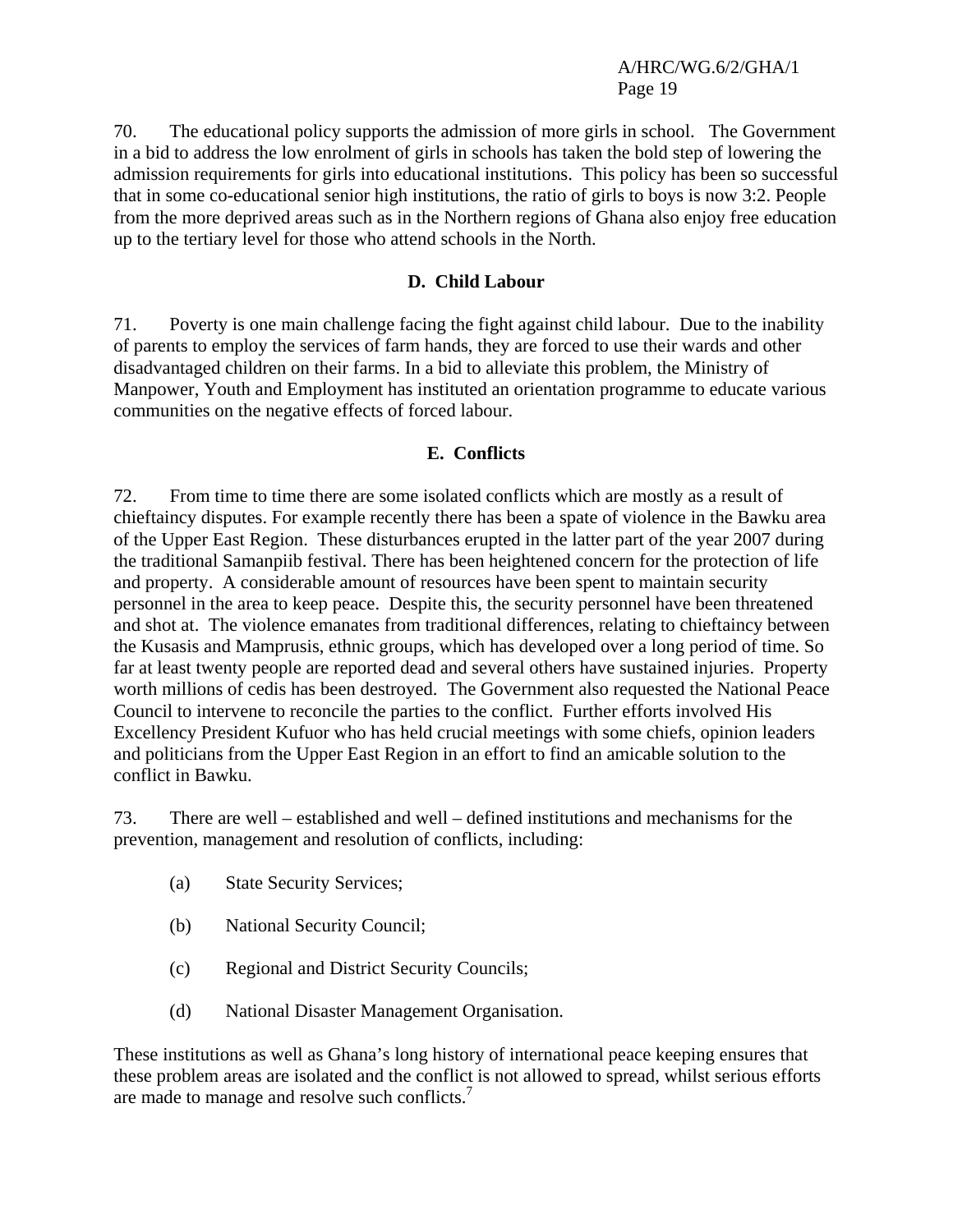#### **F. Mob Justice**

74. In recent times, there have been public awareness and condemnation of "mob justice" and lynching. Government has taken a serious view and has condemned this practice unreservedly. Perpetuators of the crime are prosecuted. An example is the case of the Republic vrs. Douglas Afriyie and ten others, where eleven people have been charged variously with conspiracy to commit murder, murder and causing unlawful damage in a case where they attacked and killed one Anthony Yeboah Boateng at Atronie in the Brong Ahafo Region on suspicion that he was serial killer. The Police Service is also adopting measures to address this phenomenon. The Police Public Affairs Department has embarked on a public education drive via the mass media by television, radio and newspaper publications to sensitize the public to desist from such unlawful acts.

#### **G. Inadequate resources**

75. Even though the economy has been growing steadily through prudent management, the challenge of inadequate resources is real. This is largely as a result of the rise in the price of crude oil which has led to pressure on our economy and budget. As a result, the allocation of resources to all sectors has been affected. Key institutions for the promotion and protection of fundamental human rights and freedoms have also been affected.

# **H. Cooperation between the State, State Institutions and civil society groups**

76. There is the need to improve the cooperation between the State, human rights institutions and civil society groups to a new level where all these bodies work together to promote and protect the human rights of its people. The stereotype that the State is traditional is an abuser of human rights which needs to be held in check by vigilant human rights organisations does not necessarily hold true in Africa today. Where the State or and Government itself is committed to the promotion and protection of fundamental human rights the level of cooperation by all sides must be deepened. In this regard there has been increased cooperation between the government and some human rights organisations with no side compromising its role or responsibility. Ghana is proud to state that Government is committed to promotion and protection of fundamental human rights and freedoms and there is no evidence of systematic State sponsored direct human rights violations.<sup>8</sup>

# **X. KEY NATIONAL PRIORITIES**

#### **A. Prisoners**

77. To decongest the prisons, the Prison Service is opening a number of Prison Camps. These camps are not walled and this is to make the prison environment less hostile. This is also to reduce the overcrowding in walled prisons. As stated earlier, The Attorney- General's Department, in collaboration with the Prisons Service and the Judiciary has introduced a system referred to as Justice for All where judges go to the prisons to hear cases of remand prisoners and dispense justice expeditiously.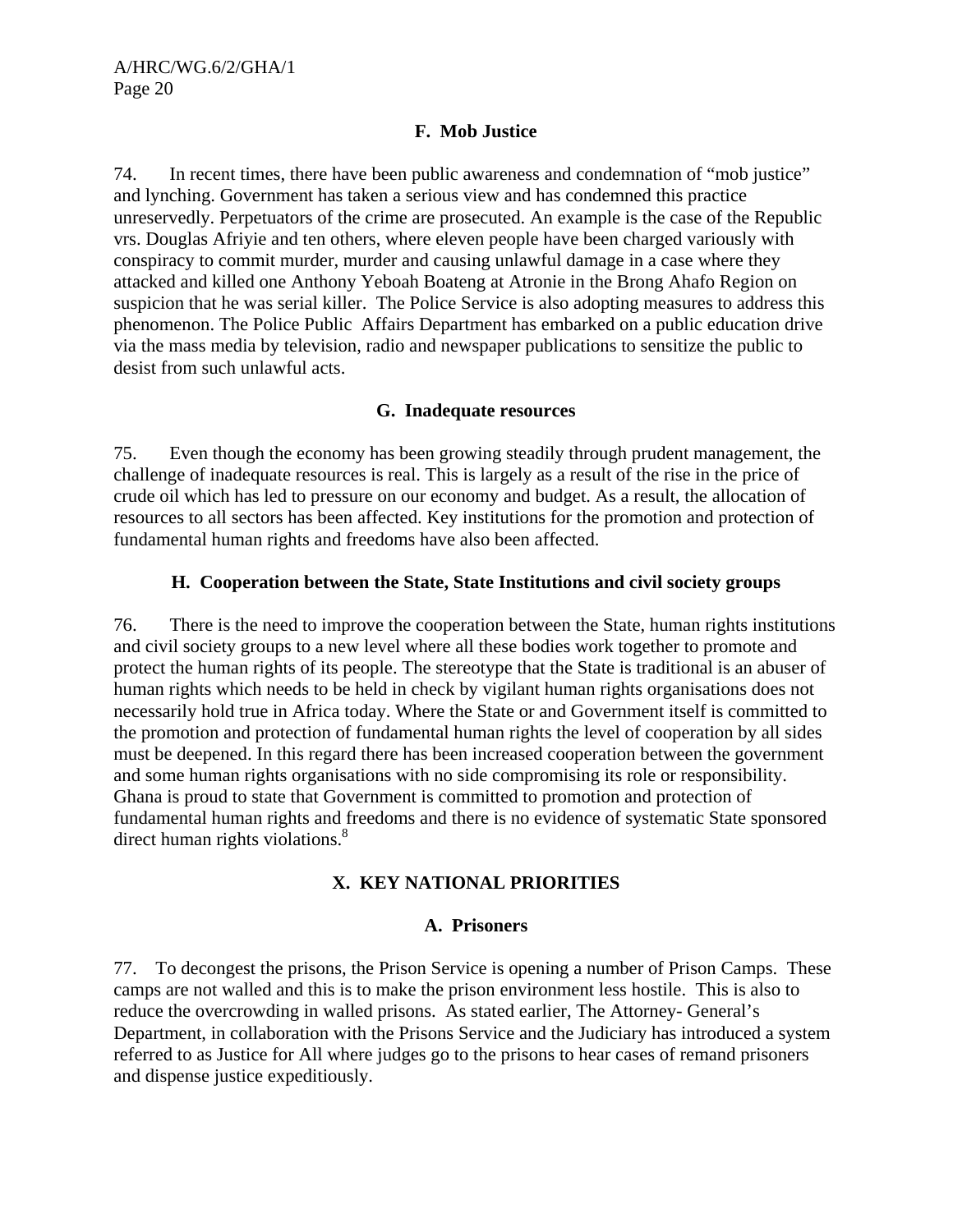#### **B. Women and Children**

78. Article 22 of the 1992 Constitution provides for the property rights of spouses. There is currently a draft Bill before Cabinet for consideration which seeks to regulate their property rights.

#### **C. Intestate Succession**

79. Our current Intestate Succession Law leaves a lot to be desired. It has proved inimical to the interest of the immediate family of the deceased. Proposed legislation is intended to make the law more responsive to the needs of spouses and children. It also seeks to remove the anomalies in the present law which includes the fractional distribution of the estate of the deceased, the requirement that the matrimonial home be shared between the surviving spouse and children of the deceased who may not be children of the surviving spouse and the issues associated with polygamous marriages.

#### **D. Livelihood Empowerment Programme against Poverty (LEAP)**

 80. As referred to above this programme is a priority for Government since it seeks to reduce poverty levels in the most deprived areas of the country.

#### **E. National Health Insurance Scheme**

81. Plans have already been put in place to ensure that three years from now, all children below the age of 18 years become automatic members of the Scheme.

#### **F. Mental Health Bill**

82. A Mental Health Bill is being considered. This seeks to replace the 1972 Mental Health Act, (NRCD 30). It shifts the focus from institutional care and adopts a human rights based approach in accordance with WHO guidelines and thus provides for protection for this vulnerable group including children.

#### **G. Alternative Dispute Resolution Bill**

83. This seeks to replace the existing Arbitration Act 1961 (Act 38). It brings the law governing arbitration into harmony with international conventions, rules and practices in arbitration. It provides a legal and institutional framework that will facilitate and encourage the settlement of disputes through alternative dispute resolution procedures and also provides for customary arbitration which we have been practicing for years. With the enactment of this Bill there is the hope that this will ease congestion in the Court by reducing the number of cases in the Court and also create a congenial environment for investors.

#### **H. Land Administration Project (LAP)**

84. One of the objectives of the project is to take an inventory of all State acquired lands, determine the boundaries and to pay outstanding compensation to the land owners.